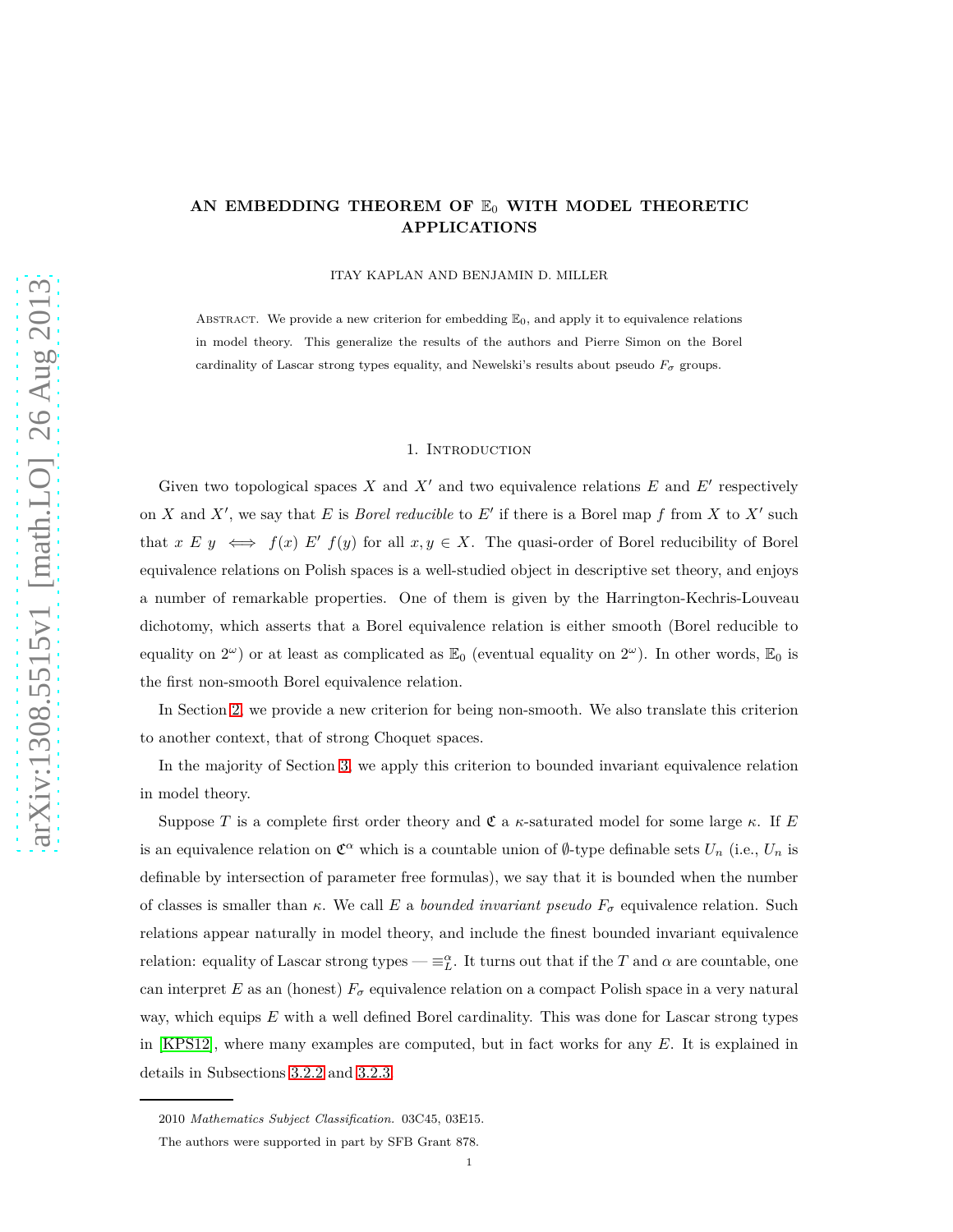If *E* is an invariant bounded pseudo  $F_{\sigma}$  equivalence relation, we can assume by compactness that there are Ø-type definable sets  $U_n$  which are reflexive, symmetric and  $U_n \circ U_n \subseteq U_{n+1}$  with  $E = \bigcup_{n \leq \omega} U_n$ . Such a sequence  $\langle U_n | n \langle \omega \rangle$  is called a *normal form* of *E*.

In [\[New03,](#page-20-0) Corollary 1.12], Newelski proved that if *E* is an invariant pseudo  $F_{\sigma}$  equivalence relation on  $\mathfrak{C}^{\alpha}$  with normal form  $\langle U_n | n < \omega \rangle$ , and X is a type definable set, all its elements have the same type over  $\emptyset$ , then either  $E \restriction X = U_n$  for some *n* or  $|X/E| \geq 2^{\aleph_0}$ .

(\*) Equivalently, if there is some  $x \in X$  such that  $E \restriction [x]_E$  is not already  $U_n \restriction [x]_E$  for some  $n$ then  $|X/E| \geq 2^{\aleph_0}$ .

He continued to prove [\[New03,](#page-20-0) Theorem 3.1] that if *H* is an  $\emptyset$ -type definable group and  $G \leq H$ is generated by countably many sets  $V_n$ , each  $\emptyset$ -type definable, then *G* is type definable iff *G* is generated by finitely many  $V_n$ 's in finitely many steps and if  $G$  is not type definable then  $[H: G] \geq 2^{\aleph_0}$ . In that case, if moreover *T* is small (has only countably many types over  $\emptyset$ ) and *H* consists of finite tuples, then  $[H: G]$  is unbounded. Let  $X = H$  and  $E = E_G^H$  be the orbit equivalence relation of the action of *G* on *H* (so it is an invariant pseudo  $F_{\sigma}$  equivalence relation).

(\*\*) In this language this is equivalent to: if for some  $x \in X$ ,  $E \restriction [x]_E$  is not already generated by finitely many of the  $V_n$ 's in finitely many steps, then  $|X/E| \ge 2^{\aleph_0}$ .

An important example of such a pair  $(G, H)$  is  $(G, G_{\emptyset}^{000})$  where *G* is  $\emptyset$ -type definable and  $G_{\emptyset}^{000}$ is the minimal  $\emptyset$ -invariant bounded index subgroup. See [\[Gis11\]](#page-19-1) for more.

In [\[KMS13\]](#page-19-2) the authors dealt with the case where *X* was a *KP*-strong type and  $E = \equiv_L^{\alpha}$  The main result there is that if *E* is not trivial on *X* then it is non-smooth. This went through a stronger theorem [\[KMS13,](#page-19-2) Main Theorem A] that stated that:

(\*\*\*) If *Y* is a pseudo  $G_{\delta}$ ,  $\equiv_L^{\alpha}$ -invariant subset of  $\mathfrak{C}^{\alpha}$  and for some  $x \in Y$ ,  $[x]_{\equiv_L^{\alpha}}$  has unbounded Lascar diameter, then  $\equiv_L^{\alpha} \restriction Y$  is non-smooth. "Unbounded Lascar diameter" means exactly that it is not the case that  $\equiv_L^{\alpha} \restriction [x]_{\equiv_L^{\alpha}} = U_n \restriction [x]_{\equiv_L^{\alpha}}$  for some *n*, where  $U_n(a, b)$  is the type saying that the Lascar distance between *a* and *b* is at most *n*. (This is a normal form for  $\equiv_L^{\alpha}$ .)

Here we try to generalize  $(*), (**)$  and  $(***)$  in a uniform way using the results from Section [2.](#page-2-0) So the idea is to prove, in each case (when everything is countable), that if *Y* is a pseudo  $G_{\delta}$ , *E*-invariant and for some  $x \in Y$ ,  $E \restriction [x]_E$  is not already  $U_n \restriction [x]_E$  for some *n*, then  $E \restriction X$  is not smooth.

While we do not successfully generalize  $(*)$ , we do prove it if there is a subgroup of Aut  $(\mathfrak{C})$ which acts nicely on  $[x]_E$ , for instance when it is transitive on this class and preserves all classes. This is done in Subsection [3.2.5,](#page-10-1) and includes also  $(**)$  (the subgroup in that case is Aut  $f_L(\mathfrak{C})$ ). (\*\*) is successfully generalized and moreover stated for group actions (with an extra technical assumption called "shiftiness" which holds in the case where the action is free).

We would like to thank Ziv Shami and Pierre Simon for some useful conversations.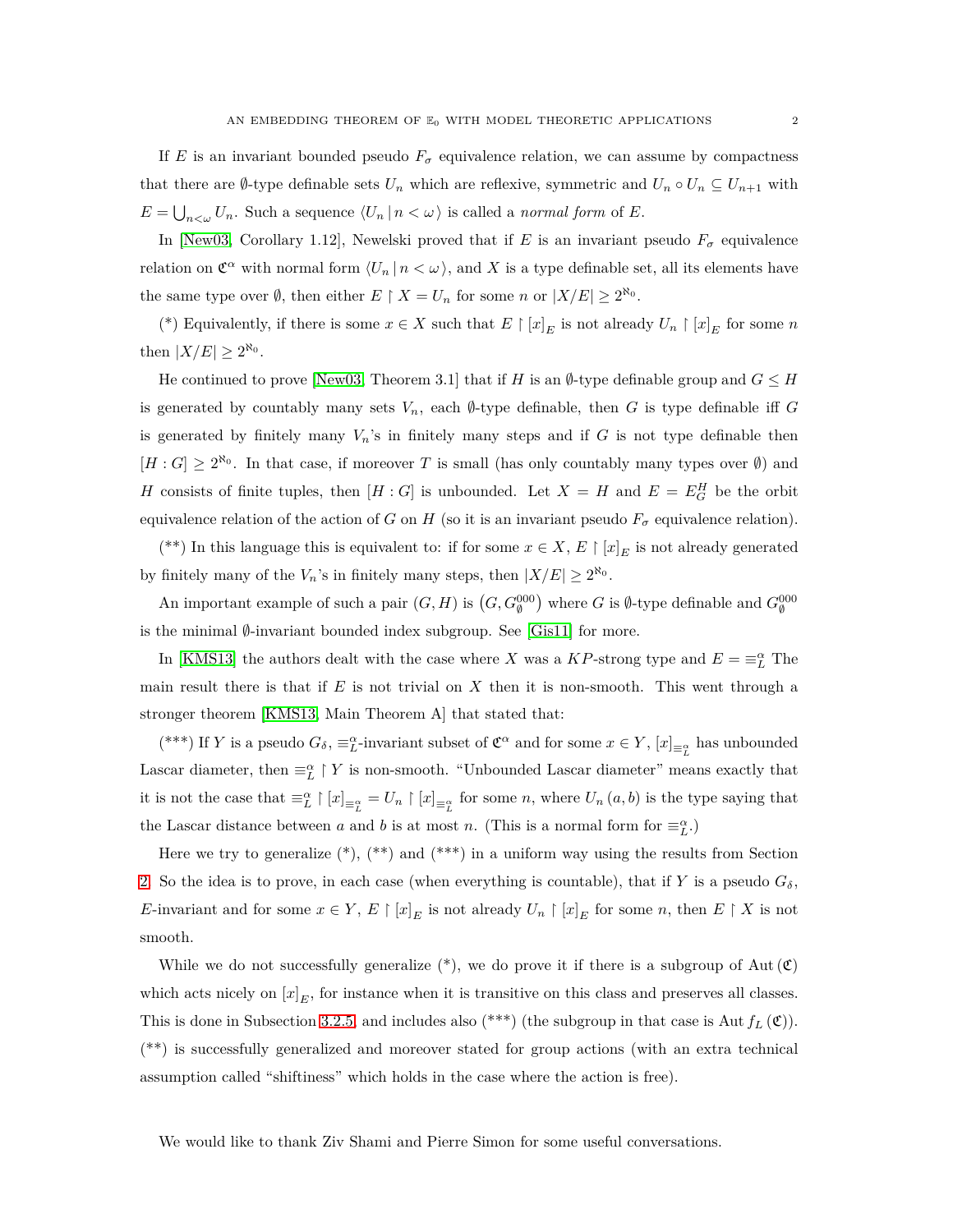### 2. A SUFFICIENT CONDITION FOR EMBEDDING  $\mathbb{E}_0$

### <span id="page-2-0"></span>2.1. **Preliminaries.**

**Definition 2.1.** Suppose *X* and *Y* are topological spaces, and *E* and *F* are Borel equivalence relations on *X* and *Y*. We say that a function  $f: X \to Y$  is a *reduction* of *E* to *F* if for all  $x_0, x_1 \in X$ ,  $(x_0, x_1) \in E$  iff  $(f(x_0), f(x_1)) \in F$ .

- (1) We say that *E* is *Borel reducible* to *F*, denoted by  $E \leq_B F$ , when there is a Borel reduction  $f: X \to Y$  of *E* to *F*.
- (2) We write  $E \sqsubseteq_c F$  when there is a continuous injective reduction  $f : X \to Y$  of  $E$  to  $F$ .
- (3) We say that *E* and *F* are *Borel bi-reducible*, denoted by  $E \sim_B F$ , when  $E \leq_B F$  and  $F \leq_B E$ .
- (4) We write  $E \leq_B F$  to mean that  $E \leq_B F$  but  $E \not\sim_B F$ .

**Example 2.2.** For a Polish space *X*, the relations  $\Delta(X)$  denotes equality on *X*. Then  $\Delta(1) < B$  $\Delta$  (2)  $\lt_B$   $\ldots$   $\lt_B$   $\Delta$  ( $\omega$ )  $\lt_B$   $\Delta$  ( $2^\omega$ ).

**Definition 2.3.** We say that *E* is *smooth* iff  $E \leq_B \Delta(2^{\omega})$ .

**Fact 2.4.** [\[Sil80\]](#page-20-1) *(Silver dichotomy) For all Borel equivalence relations E on Polish spaces,*  $E \leq_B$  $\Delta(\omega)$  *or*  $\Delta(2^{\omega}) \sqsubseteq_c E$ . It follows that  $\Delta(2^{\omega})$  *is the successor of*  $\Delta(\omega)$ *.* 

**Fact 2.5.** *Closed equivalence relations are smooth.*

**Example 2.6.** Let  $\mathbb{E}_0$  be the following equivalence relation on the Cantor space  $2^{\omega}$ :  $(\eta, \nu) \in \mathbb{E}_0$ iff there exists some  $n < \omega$  such that for all  $m > n$ ,  $\eta(m) = \nu(m)$ .

**Fact 2.7.** *The relation*  $\mathbb{E}_0$  *is non-smooth.* 

In addition, we have the following dichotomy:

<span id="page-2-3"></span>**Fact 2.8.** [\[HKL90\]](#page-19-3) *(Harrington-Kechris-Louveau dichotomy) For every Borel equivalence relation E on a Polish space either*  $E \leq_B \Delta(2^{\omega})$  *(i.e., E is smooth) or*  $\mathbb{E}_0 \subseteq_c E$ *. It follows that*  $\mathbb{E}_0$  *is the successor of*  $\Delta(2^{\omega})$ *.* 

2.2. **The ideal embedding theorem.** Suppose that *X* is a topological space. Associated with each family  $U$  of open subsets of  $X$  is the corresponding family  $\mathcal{I}_U$  of subsets of  $X$  given by  $F \in \mathcal{I}_{\mathcal{U}} \iff \forall U \in \mathcal{U}$ ∃ open  $V \supseteq F V \cup U \in \mathcal{U}$ .

Equivalently,

<span id="page-2-1"></span>*Remark* 2.9*.*  $F \in \mathcal{I}_{\mathcal{U}} \iff \forall U \in \mathcal{U} \exists V \in \mathcal{U} \ F \cup U \subseteq V$ .

<span id="page-2-2"></span>**Proposition 2.10.** *Suppose that X is a topological space and* U *is a family of open subsets of X. Then*  $\mathcal{I}_{\mathcal{U}}$  *is an ideal.*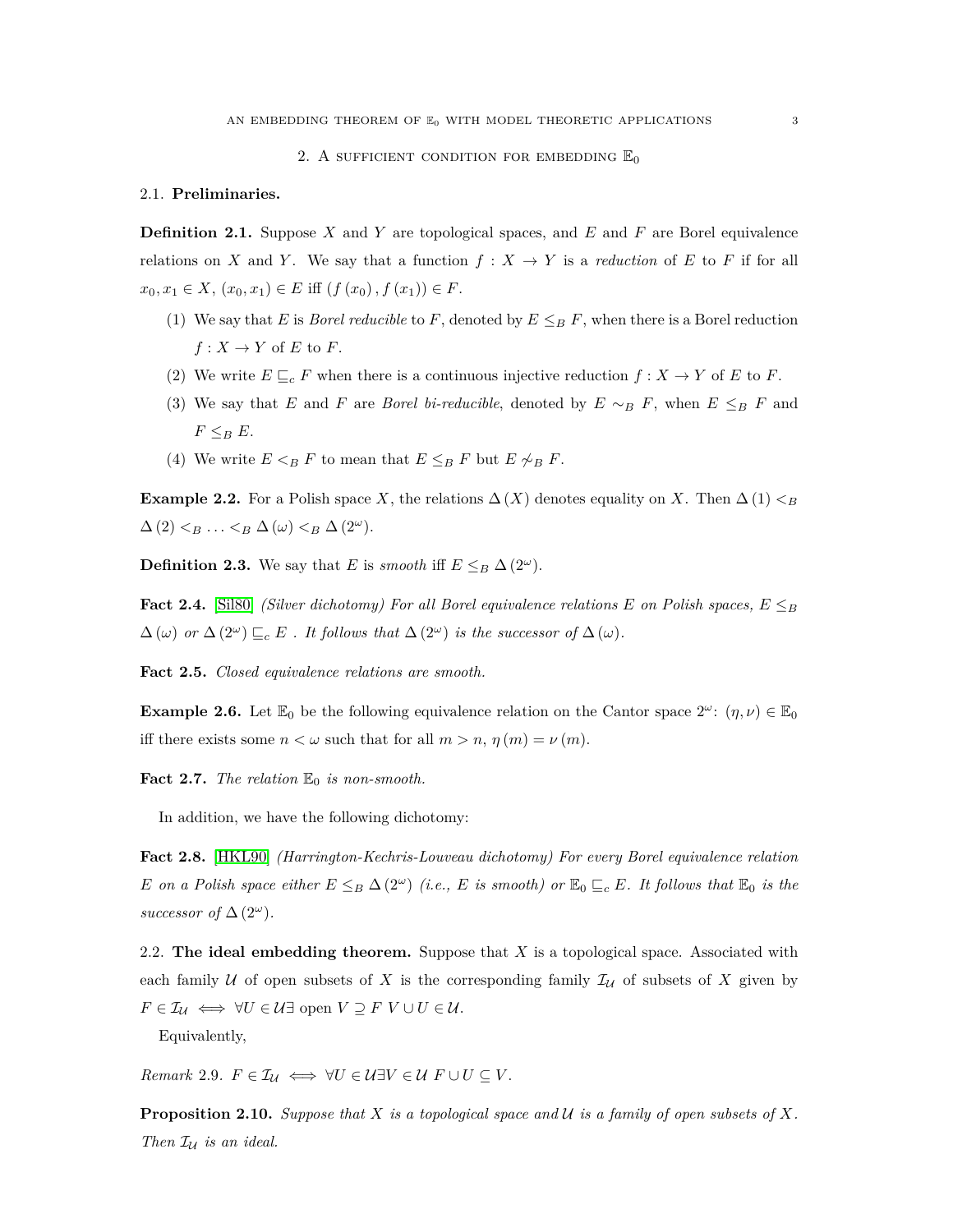*Proof.* To see that  $\mathcal{I}_{\mathcal{U}}$  is downward closed, note that if  $F \in \mathcal{I}_{\mathcal{U}}$  and  $F' \subseteq F$ , then for each  $U \in \mathcal{U}$ , there exists an open set  $V \supseteq F \supseteq F'$  with the property that  $V \cup U \in \mathcal{U}$ , thus  $F' \in \mathcal{I}_{\mathcal{U}}$ .

To see that  $\mathcal{I}_{\mathcal{U}}$  is closed under finite unions, note that if  $F, F' \in \mathcal{I}_{\mathcal{U}}$ , then for each  $U \in \mathcal{U}$ , there exists an open set  $V \supseteq F$  with  $V \cup U \in \mathcal{U}$ , so there exists an open set  $V' \supseteq F'$  with  $(V \cup V') \cup U \in \mathcal{U}$ , thus  $F \cup F$  $\prime \in \mathcal{I}_{\mathcal{U}}$ .

<span id="page-3-0"></span>**Proposition 2.11.** *Suppose that X is a topological space,* Γ *is a group of homeomorphisms of X,*  $Y \subseteq X$  *is*  $\Gamma$ -invariant, and  $U$  *is the family of open sets*  $U \subseteq X$  *for which there is no finite set*  $\Delta \subseteq \Gamma$  *with*  $Y \subseteq \Delta \cdot U$ *. Then for all*  $\mathcal{I}_{\mathcal{U}}$ -positive sets  $F \subseteq X$  and all open sets  $W \supseteq F$ *, there is a finite set*  $\Delta \subseteq \Gamma$  *such that whenever I is a finite set,*  $\langle F_i | i \in I \rangle$  *is a finite sequence of subsets of X* whose union contains  $F$ , and  $\langle \lambda_i | i \in I \rangle$  is a sequence of elements of  $\Gamma$ , there exists  $\delta \in \Delta$  and  $i \in I$  *for which*  $\delta \cdot W \cap \lambda_i \cdot F_i$  *is*  $\mathcal{I}_U$ -positive.

*Proof.* We will use Remark [2.9.](#page-2-1) Fix  $U \in \mathcal{U}$  such that for no  $V \in \mathcal{U}$  is  $F \cup U \subseteq V$ . Then there is a finite set  $\Delta \subseteq \Gamma$  with  $Y \subseteq \Delta \cdot (U \cup W)$ . In light of Proposition [2.10,](#page-2-2) it is sufficient to show that there is no finite set *I*, sequence  $\langle F_i | i \in I \rangle$  of subsets of *X* whose union contains *F*, and sequence  $\langle \lambda_i | i \in I \rangle$  such that  $\Delta \cdot W \cap \bigcup_{i \in I} \lambda_i \cdot F_i \in \mathcal{I}_\mathcal{U}$ .

Suppose, towards a contradiction, that there is such a triple. Then  $Y \setminus \overline{\Delta \cdot W} \subseteq \Delta \cdot U$ , so  $\sim\!\Delta\cdot W\cup\bigcup_{i\in I}\lambda_i\cdot U\in\mathcal{U}$ . Fix  $V\in\mathcal{U}$  with  $\bigcup_{i\in I}\lambda_i\cdot (U\cup F_i)\subseteq (\Delta\cdot W\cap\bigcup_{i\in I}\lambda_i\cdot F_i)\cup(\sim\!\Delta\cdot W\cup$  $\bigcup_{i \in I} \lambda_i \cdot U$   $\subseteq$   $V$ . Then  $\bigcup_{i \in I} \lambda_i^{-1} \cdot V \in \mathcal{U}$  and  $F \cup U \subseteq \bigcup_{i \in I} \lambda_i^{-1} \cdot V$ , a contradiction.

<span id="page-3-1"></span>**Theorem 2.12.** *Suppose that X is a complete metric space,* Γ *is a group of homeomorphisms of*  $X, Y \subseteq X$  *is*  $\Gamma$ *-invariant,*  $U$  *is the family of open sets*  $U \subseteq X$  *for which there is no finite set*  $\Delta \subseteq \Gamma$  *such that*  $Y \subseteq \Delta \cdot U$ ,  $\langle R_n | n \in \mathbb{N} \rangle$  *is an increasing sequence of reflexive symmetric closed subsets of*  $X \times X$ , and there is a compact  $\mathcal{I}_U$ -positive set  $K \subseteq X$  with the following properties:

- $(n) \forall n \in \mathbb{N} \forall x \in K \exists \gamma \in \Gamma \ \neg x \ R_n^{(4)} \ \gamma \cdot x.$
- (b)  $\forall \gamma \in \Gamma \exists n \in \mathbb{N} \forall x \in \Gamma \cdot K \ x \ R_n \ \gamma \cdot x.$

*Then for some*  $x \in K$  *there is a continuous injective homomorphism*  $\phi: 2^{\omega} \to \overline{\Gamma \cdot x}$  *from* ( $\mathbb{E}_0, \sim \mathbb{E}_0$ ) *into*  $(E_{\Gamma}^X, \sim \bigcup_{n \in \mathbb{N}} R_n)$ *.* 

*Proof.* Let V denote the family of open sets  $V \subseteq X$  containing compact  $\mathcal{I}_{\mathcal{U}}$ -positive subsets of K. We recursively construct  $V_n \in \mathcal{V}$  and  $\gamma_n \in \Gamma$ , from which we define  $\gamma_s = \prod_{i \leq n} \gamma_i^{s(i)}$  for  $s \in 2^{<\omega}$ , so as to ensure that at stage *n* of the construction, the following conditions are satisfied:

- $(1)$   $\forall m < n$   $\overline{V_{m+1}} \cup \gamma_m \cdot \overline{V_{m+1}} \subseteq V_m$ .
- (2) ∀*m < n*∀*s* ∈ 2 *<sup>m</sup>*+1 diam (*γ<sup>s</sup>* · *V<sup>m</sup>*+1) ≤ 1*/m*.
- $(3)$   $\forall m < n \forall s, t \in 2^m$   $((\gamma_s \cdot V_{m+1}) \times (\gamma_t \gamma_m \cdot V_{m+1})) \cap R_m = \emptyset.$

We begin by setting  $V_0 = X$ .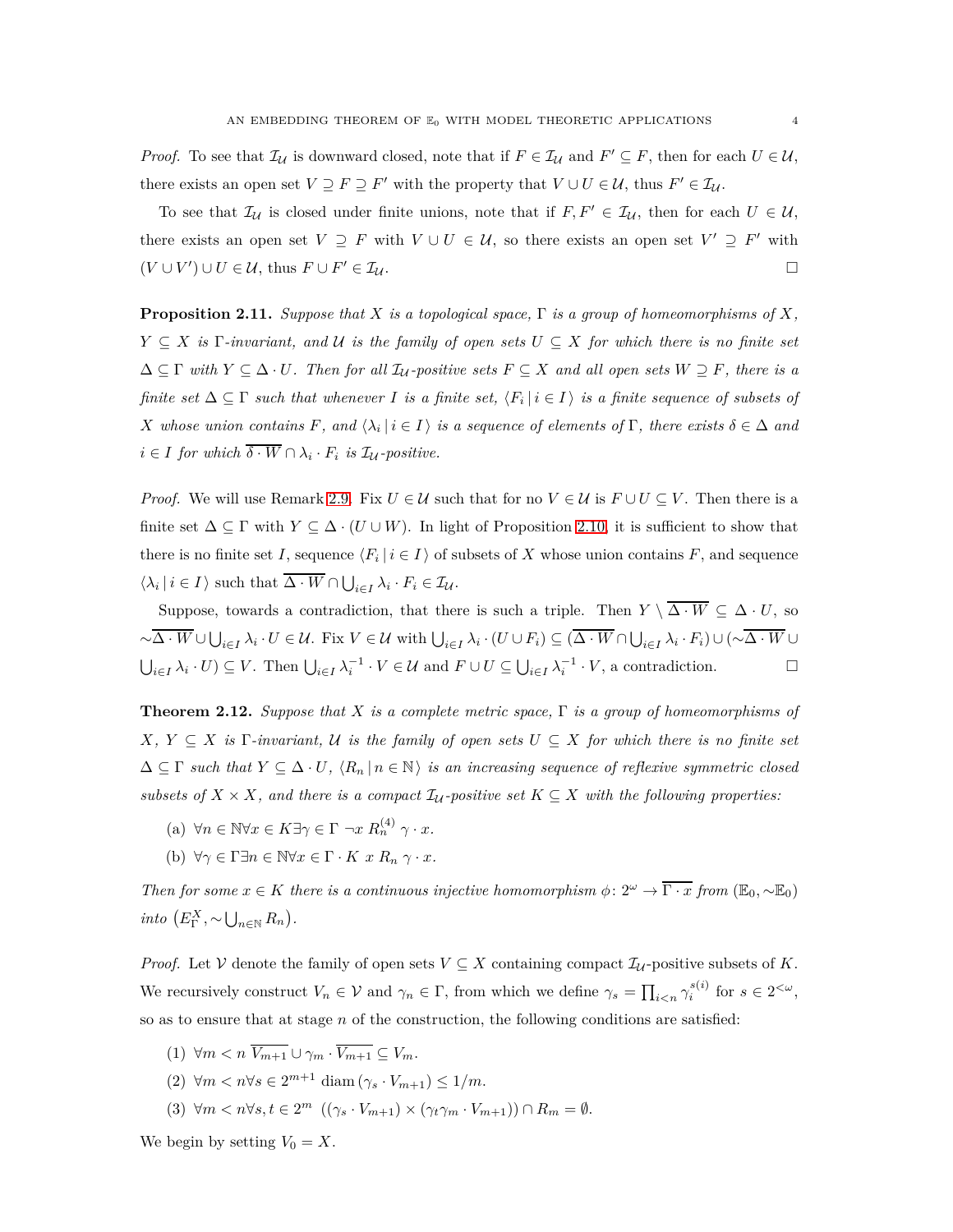Suppose now that  $n \in \mathbb{N}$  and we have found  $V_n$  and  $\langle \gamma_i | i \langle n \rangle$ . Fix an  $\mathcal{I}_{\mathcal{U}}$ -positive compact set  $L \subseteq K$  contained in  $V_n$ , as well as an open set  $W \supseteq L$  for which  $\overline{W} \subseteq V_n$ . By Proposition [2.11,](#page-3-0) there is a finite set  $\Delta \subseteq \Gamma$  such that whenever *I* is a finite set,  $\langle L_i | i \in I \rangle$  is a sequence of compact sets whose union is *L*, and  $\langle \lambda_i | i \in I \rangle$  is a sequence of elements of Γ, there are  $\delta \in \Delta$  and  $i \in I$  for which  $\delta \cdot W \cap \lambda_i \cdot L_i$  is  $\mathcal{I}_U$ -positive. Condition (b) yields  $m \geq n$  such that  $\forall x \in \Gamma \cdot K \forall \gamma \in \mathcal{I}$  $\{\gamma_s | s \in 2^n\} \cup \Delta^{-1} x R_m \gamma \cdot x$ . In particular, it follows that:

(\*) If  $x \in K$ ,  $\lambda \in \Gamma$  and  $\neg x \ R_m^{(4)} \lambda \cdot x$ , then for no  $\delta \in \Delta$  and  $s, t \in 2^n$  is it the case that  $\gamma_s \cdot x \ R_m \ \gamma_t \delta^{-1} \lambda \cdot x.$ 

Thus condition (a) yields a finite set *I*, a sequence  $\langle L_i | i \in I \rangle$  of compact subsets of X whose union is *L*, and a sequence  $\langle \lambda_i | i \in I \rangle$  of elements of  $\Gamma$  with

$$
\forall \delta \in \Delta \forall i \in I \forall s, t \in 2^n \ (\gamma_s \cdot L_i \times \gamma_t \delta^{-1} \lambda_i \cdot L_i) \cap R_m = \emptyset.
$$

Fix  $\delta \in \Delta$  and  $i \in I$  such that  $\lambda_i^{-1} \delta \cdot W \cap L_i$  is  $\mathcal{I}_U$ -positive, and define  $\gamma_n = \delta^{-1} \lambda_i$ . Then  $\forall s, t \in 2^n \ ((\gamma_s \cdot L_i) \times (\gamma_t \gamma_n \cdot L_i)) \cap R_m = \emptyset$ . Proposition [2.10](#page-2-2) ensures that by replacing  $L_i$  with a compact  $\mathcal{I}_{\mathcal{U}}$ -positive subset of  $\lambda_i^{-1} \delta \cdot W \cap L_i$ , we can assume that  $\forall s \in 2^{n+1}$  diam  $(\gamma_s \cdot L_i) < 1/n$ . It follows that there is an open set  $V_{n+1} \subseteq X$  containing  $L_i$  such that  $\overline{V_{n+1}} \cup (\gamma_n \cdot \overline{V_{n+1}}) \subseteq V_n$ ,  $\forall s \in 2^{n+1}$  diam  $(\gamma_s \cdot V_{n+1}) \leq 1/n$ , and  $\forall s, t \in 2^n$   $((\gamma_s \cdot V_{n+1}) \times (\gamma_t \gamma_n \cdot V_{n+1})) \cap R_n = \emptyset$ . This completes the recursive construction.

Conditions (1) and (2) ensure that we obtain a continuous function  $\phi: 2^{\omega} \to X$  by insisting that  $\{\phi(c)\} = \bigcap_{n \in \mathbb{N}} \gamma_{c \upharpoonright n} \cdot V_n$  for all  $c \in 2^\omega$ . To see that  $\phi$  is a homomorphism from  $\mathbb{E}_0$  to  $E_\Gamma^X$ , suppose that  $c \in 2^{\omega}$ ,  $k \in \mathbb{N}$ , and  $s \in 2^k$ , and observe that

$$
\left\{\gamma_s \cdot \phi((0)^k \wedge c)\right\} = \bigcap_{n \in \mathbb{N}} \gamma_s \gamma_{((0)^k \wedge c) \upharpoonright n} \cdot V_n = \left\{\phi(s \wedge c)\right\}.
$$

To see that  $\phi$  is an injective homomorphism from  $\sim \mathbb{E}_0$  to  $\sim \bigcup_{n\in \mathbb{N}} R_n$ , suppose that  $c, d \in 2^\omega$ ,  $n \in \mathbb{N}$ ,  $c(n) = 0$ , and  $d(n) = 1$ , and observe that  $\phi(c) \in \gamma_{c\upharpoonright n} \cdot V_{n+1}$  and  $\phi(d) \in \gamma_{d\upharpoonright n} \gamma_n \cdot V_{n+1}$ , in which case condition (3) ensures that  $\neg \phi(c) R_n \phi(d)$ . Finally, set  $x = \phi((0)^\infty)$  and note that  $\phi$  [2<sup>ω</sup>]  $\subseteq \overline{\Gamma \cdot x}$  and  $x \in K$ .

We give a slight variant of Theorem [2.12,](#page-3-1) adding an extra assumption.

<span id="page-4-0"></span>**Theorem 2.13.** *Suppose that*  $X$ *,*  $\Gamma$ *,*  $Y$ *,*  $U$ *,*  $\langle R_n | n \in \mathbb{N} \rangle$  *are as in Theorem [2.12.](#page-3-1) Suppose that there is a compact*  $\mathcal{I}_{\mathcal{U}}$ *-positive set*  $K \subseteq X$  *with the following properties:* 

- $(n) \forall n \in \mathbb{N} \forall x \in K \exists \gamma \in \Gamma \ \neg x \ R_n^{(2)} \ \gamma \cdot x.$
- (b)  $\forall \gamma \in \Gamma \exists n \in \mathbb{N} \forall x \in K \ x \ R_n \ \gamma \cdot x$ . Note that this condition is weaker than (b) in Theorem *[2.12.](#page-3-1)*
- (c)  $\forall \gamma \in \Gamma \forall x, y \in \Gamma \cdot K \forall n \in \mathbb{N} \ x \ R_n \ y \Rightarrow \gamma \cdot x \ R_n \ \gamma \cdot y$ .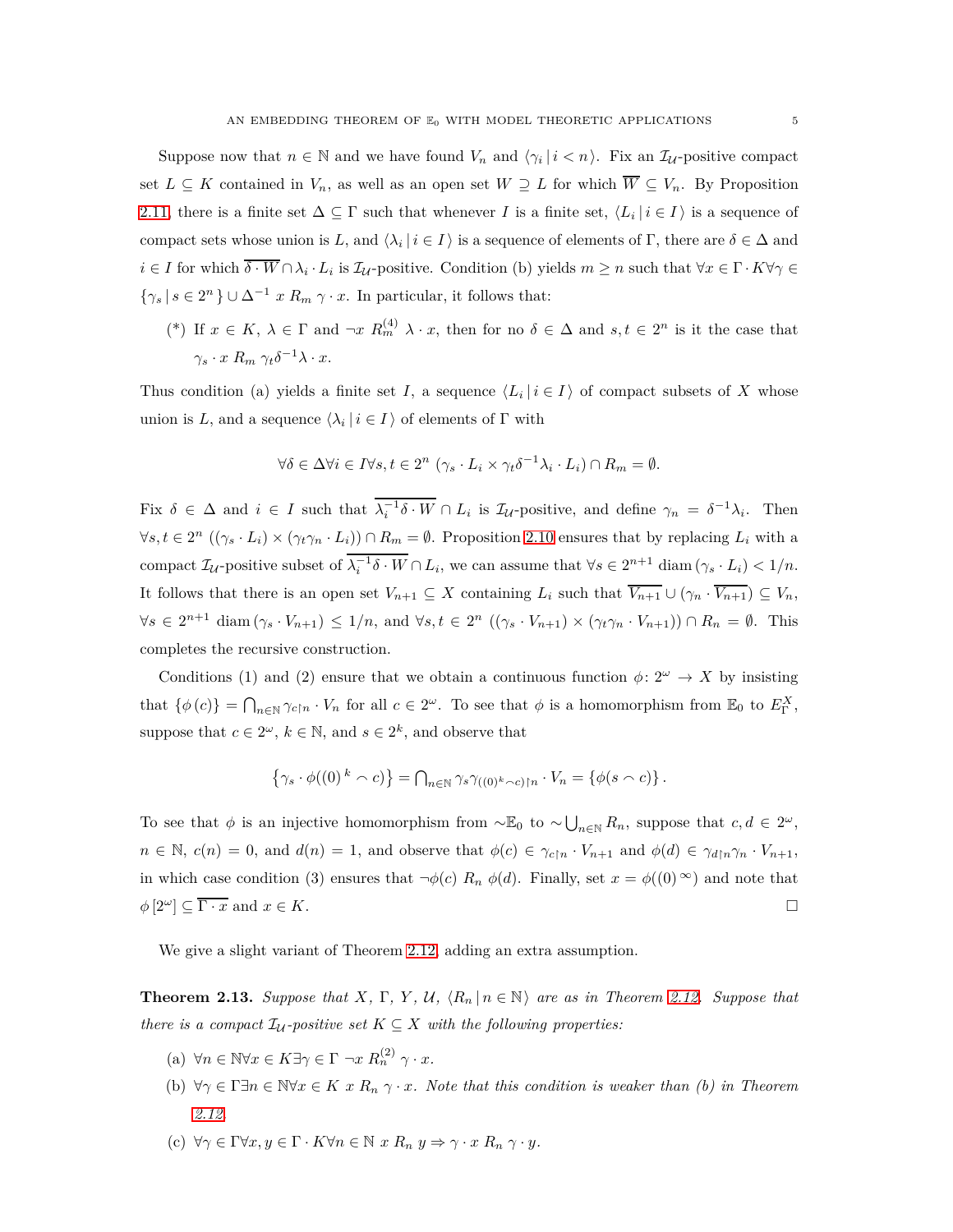*Then for some*  $x \in K$  *there is a continuous injective homomorphism*  $\phi: 2^{\omega} \to \overline{\Gamma \cdot x}$  *from*  $(E_0, \sim E_0)$  *into*  $(E_\Gamma^X, \sim \bigcup_{n \in \mathbb{N}} R_n)$ .

*Proof.* The proof is parallel to the proof of Theorem [2.12,](#page-3-1) reading the same up to  $(*)$ , but we choose *m* so that  $\forall x \in K \forall \gamma_1, \gamma_2 \in {\gamma_s | s \in 2^n} \forall \delta \in \Delta x R_m \delta \gamma_1^{-1} \gamma_2 \cdot x$ . By (c), we get:

(\*\*) If  $x \in K$ ,  $\lambda \in \Gamma$  and  $\neg x \ R_m^{(2)} \lambda \cdot x$ , then for no  $\delta \in \Delta$  and  $s, t \in 2^n$  is it the case that  $\gamma_s \cdot x \ R_m \ \gamma_t \delta^{-1} \lambda \cdot x.$ 

The rest of the proof is exactly the same.

2.3. **Choquet spaces.** The proof of Theorem [2.12](#page-3-1) easily goes through in the context of strong Choquet spaces.

**Definition 2.14.** The *Choquet game* on a topological space *X* is a two player game in *ω*-many rounds. In round *n*, player A chooses a nonempty open set  $U_n \subseteq V_{n-1}$  (where  $V_{-1} = X$ ), and player B responds by choosing a nonempty open subset  $V_n \subseteq U_n$ . Player B wins if the intersection  $\bigcap \{V_n \mid n < \omega\}$  is not empty.

The *strong Choquet game* is similar: in round *n* player A chooses an open set  $U_n \subseteq V_{n-1}$  and  $x_n \in U_n$ , and player B responds by choosing an open set  $V_n \subseteq U_n$  containing  $x_n$ . Again, player B wins when the intersection  $\bigcap \{V_n \mid n < \omega\}$  is not empty.

A topological space *X* is a *(strong) Choquet space* if player B has a winning strategy in every (strong) Choquet game.

It is easy to see that:

**Example 2.15.** Every Polish space is strong Choquet.

But for our purposes, we shall need the following example:

**Example 2.16.** If *X* is compact (not necessarily Hausdorff) and has a basis consisting of clopen sets then it is strong Choquet.

*Proof.* In round *n*, player B will choose a clopen set  $x_n \in V_n \subseteq U_n$ . By compactness, the intersection  $\bigcap \{V_n \mid n < \omega\}$  is not empty.

<span id="page-5-1"></span>**Fact 2.17.** *(see e.g.,* [\[KMS13\]](#page-19-2)*)* If *X is strong Choquet and*  $\emptyset \neq U \subseteq X$  *is*  $G_{\delta}$ *, then U is also strong Choquet.*

<span id="page-5-0"></span>**Theorem 2.18.** *Suppose that X is a regular strong Choquet space,* Γ *is a group of homeomorphisms of*  $X, Y \subseteq X$  *is*  $\Gamma$ *-invariant,*  $U$  *is the family of open sets*  $U \subseteq X$  *for which there is no finite*  $set \Delta \subseteq \Gamma$  *such that*  $Y \subseteq \Delta \cdot U$ ,  $\langle R_n | n \in \mathbb{N} \rangle$  *is an increasing sequence of reflexive symmetric closed subsets of*  $X \times X$ *, and there is a compact*  $\mathcal{I}_U$ -positive set  $K \subseteq X$  with the following properties: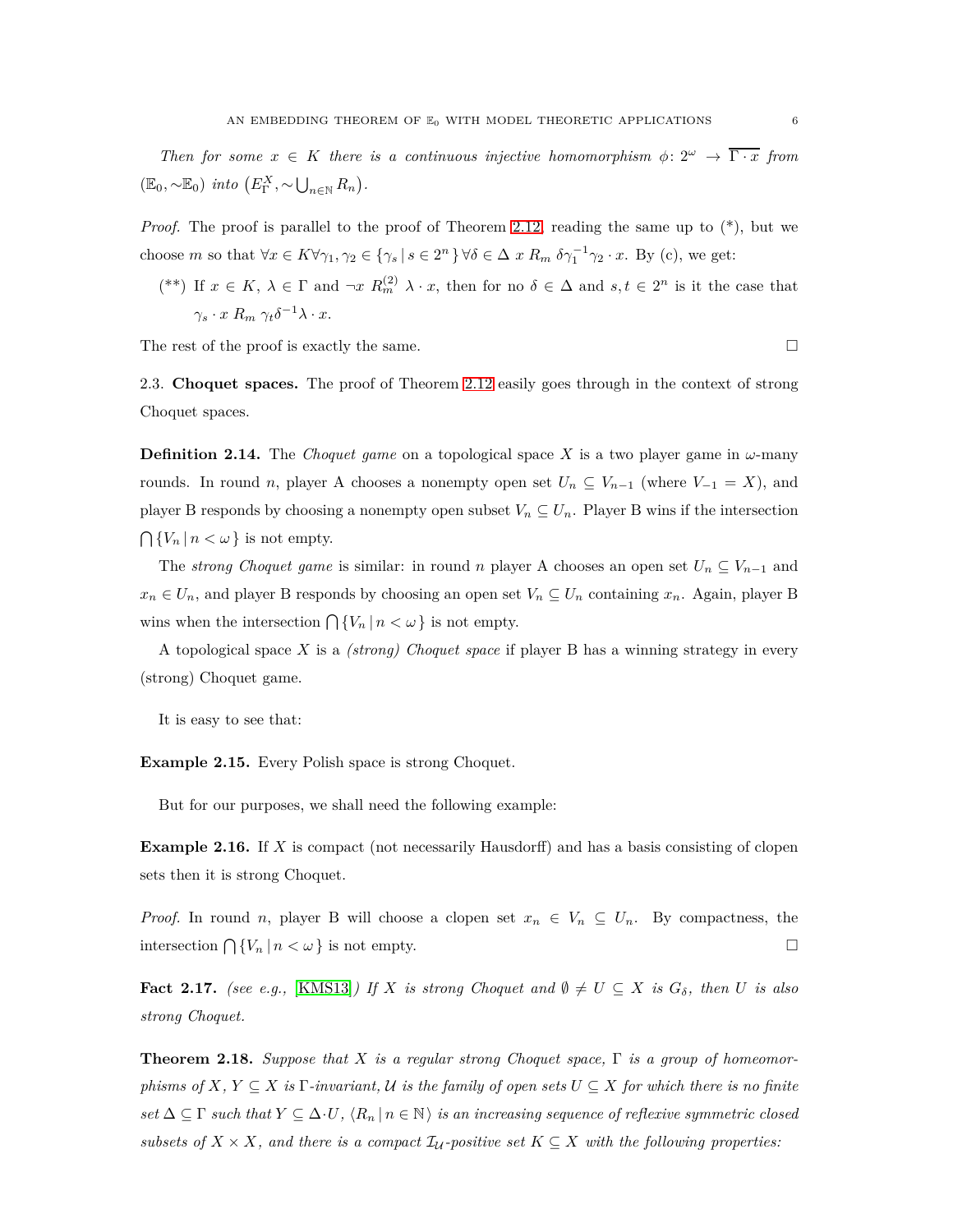- $(n) \forall n \in \mathbb{N} \forall x \in K \exists \gamma \in \Gamma \ \neg x \ R_n^{(4)} \ \gamma \cdot x.$
- (b)  $\forall \gamma \in \Gamma \exists n \in \mathbb{N} \forall x \in \Gamma \cdot K \ x \ R_n \ \gamma \cdot x.$

*Then there is a map*  $\phi: 2^{\omega} \to \mathcal{P}(X)$  *such that for every*  $y, z \in 2^{\omega}$ *:* 

- $\bullet$   $\phi(y)$  *is a nonempty closed*  $G_{\delta}$  *subset of*  $X$ *.*
- *If*  $z \mathbb{E}_0 y$  *then there is some*  $\gamma \in \Gamma$  *such that*  $\gamma \cdot \phi(z) = \phi(y)$ *.*
- *If* ∼*z*  $\mathbb{E}_0$  *y then*  $(\phi(y) \times \phi(z)) \subseteq \sim \bigcup_{n \in \mathbb{N}} R_n$ .

*In particular, there is homomorphism*  $\phi: 2^{\omega} \to X$  *from*  $(\mathbb{E}_0, \sim \mathbb{E}_0)$  *into*  $(E_{\Gamma}^X, \sim \bigcup_{n \in \mathbb{N}} R_n)$ .

*Moreover, if X is compact, then we can choose*  $\phi$  *so that its range is*  $\overline{\Gamma \cdot x}$  *for some*  $x \in K$ *.* 

*Proof.* Fix a winning strategy for Player B in the strong Choquet game. The main point is that in the construction done in the proof of Theorem [2.12,](#page-3-1) instead of decreasing the diameter of the open sets, we choose them according to the strategy. So in addition to choosing  $V_n$  and  $\gamma_n$ , we also choose points  $x_n \in X$  and open sets  $U_n \in V$  (the family of open sets containing compact  $\mathcal{I}_{\mathcal{U}}$ -positive subsets of *K*) such that  $x_n \in U_n \subseteq V_n$ , and the new construction will satisfy:

- $(1)$   $\forall m \leq n \overline{U_m} \cup \gamma_m \cdot \overline{U_m} \subseteq V_m$ .
- $(2)$   $\forall m < n \forall s, t \in 2^m \ ((\gamma_s \cdot U_m) \times (\gamma_t \gamma_m \cdot U_m)) \cap R_m = \emptyset.$
- (3)  $\forall m \leq n$  and  $\forall s \in 2^{m+1}, \gamma_s \cdot V_{m+1}$  is contained in an open set which is played according to Player B's strategy in the Strong Choquet game in which Player A plays  $\langle (\gamma_{s\upharpoonright i+1} \cdot U_i, \gamma_{s\upharpoonright i+1} \cdot x_i) | i \leq m \rangle$  and Player B plays according to his strategy.

For the construction, we follow the proof of Theorem [2.12,](#page-3-1) and note that:

*Claim.* Suppose *L* is an *I*<sub>U</sub>-positive compact set contained in some open set *U*, and suppose  $\Delta$  is a finite subset of Γ. Furthermore, suppose that for any  $\gamma \in \Delta$ ,  $\gamma \cdot U$  is contained in an open set which is chosen by Player B in some finite strong Choquet play according to his strategy. Then, there is some  $x \in L$  such that if Player A plays  $(\gamma \cdot U, \gamma \cdot x)$  then there is a set  $V \in \mathcal{V}$  contained in *U* such that  $\gamma \cdot V$  is contained in Player B's response for all  $\gamma \in \Delta$ .

*Proof.* Indeed, for each point  $x \in L$ , let Player A play  $(\gamma \cdot U, \gamma \cdot x)$ , and let  $\gamma \cdot U_{\gamma, x}$  be Player B's response. Let  $U_x = \bigcap_{\gamma \in \Delta} U_{x,\gamma}$ , and let  $U'_x$  be such that  $x \in U'_x$  and  $\overline{U'_x} \subseteq U_x$ . By compactness and by Proposition [2.10,](#page-2-2) for some  $x \in L$ ,  $\overline{U_x'} \cap L$  is  $I_{\mathcal{U}}$ -positive. Let  $V = U_x$ .

Now we let  $U_n$  be the set denoted  $V_{n+1}$  in the proof of Theorem [2.12](#page-3-1) (without the condition on the diameter), and proceed using the claim. Finally, we let  $\phi(c) = \bigcap_{n \in \mathbb{N}} \gamma_{c \restriction n} \cdot V_n$ .

For the moreover part, choose any  $x \in K \cap \phi((0)^\omega)$ , and note that by compactness  $\overline{\Gamma \cdot x} \cap \phi(c) \neq$  $\emptyset$ .

We also have an analog to Theorem [2.13,](#page-4-0) which we state briefly.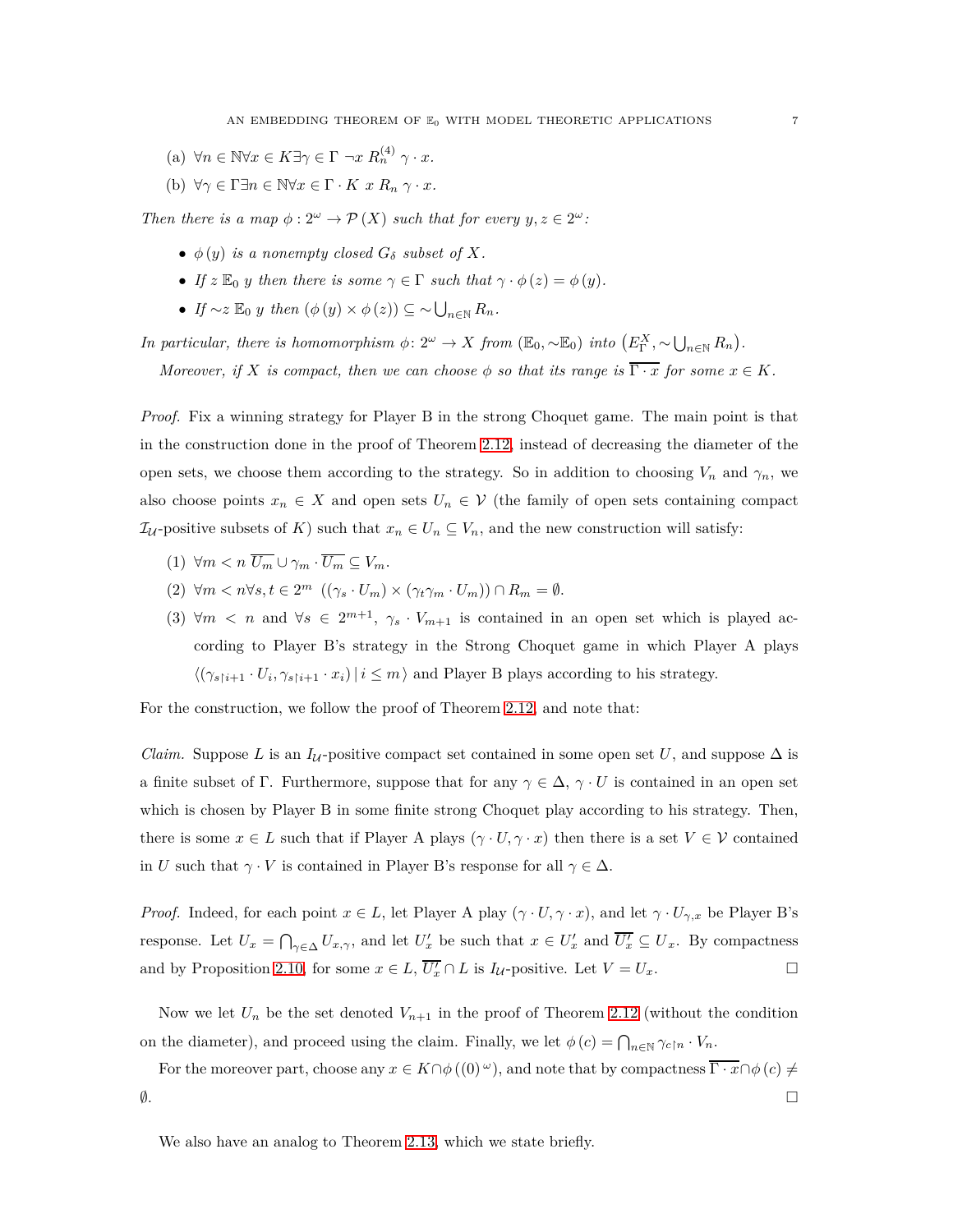<span id="page-7-1"></span>**Theorem 2.19.** *Suppose that*  $X$ ,  $\Gamma$ ,  $Y$ ,  $U$ ,  $\langle R_n | n \in \mathbb{N} \rangle$  are as in Theorem [2.18.](#page-5-0) Suppose that *there is a compact*  $\mathcal{I}_U$ -positive set  $K \subseteq X$  satisfying the assumptions of Theorem [2.13.](#page-4-0)

*Then the conclusion of Theorem [2.18](#page-5-0) hold.*

<span id="page-7-0"></span>**Problem 2.20.** All the applications we found use a weak version of Theorem [2.12,](#page-3-1) i.e., we apply it with (a) replaced by:  $\forall n \in \mathbb{N} \exists \gamma \in \Gamma \forall x \in K \neg x \ R_n^{(4)} \gamma \cdot x$ . Is there an interesting application that uses the full strength of the theorem?

#### 3. Applications

3.1. **Application to compact group actions.** Most of our applications will be model theoretic, but we start with a simple topological one.

**Corollary 3.1.** *Suppose that G is a compact topological group and that*  $\cdot : G \times X \rightarrow X$  *is a continuous action on a complete metric space*  $X$ *. Let*  $H$  *a subgroup of*  $G$ *, and suppose*  $H$  =  $\bigcup_{n<\omega}V_n$  where  $V_n$  are closed subsets of  $G, e \in V_n^{-1} = V_n, V_n^2 \subseteq V_{n+1}$ . Then, if there is some  $x \in X$  such that  $H \cdot x \neq V_n \cdot x$  for all  $n < \omega$ , then  $\mathbb{E}_0 \sqsubseteq_c E_H^X$ . If not and X is Polish then  $E_H^X$  is *smooth.*

*Proof.* First assume that there is such an  $x \in X$ . Let  $Y = H \cdot x$ ,  $R_n = \{(x, y) \in X^2 \mid \exists h \in V_n (y = h \cdot x)\}\,$  $\Gamma = H$  and  $K = \{x\}$ . All the conditions of Theorem [2.12](#page-3-1) but the condition that *K* is  $I_{\mathcal{U}}$ -positive hold trivially (note that  $R_n$  is closed by the compactness of  $V_n$ ). To show that  $K$  is  $I_{\mathcal{U}}$ -positive it is enough to see that for any open  $x \in V \subseteq X$ , there is some finite  $\Delta \subseteq H$  such that  $\Delta \cdot V \supseteq Y$ . Suppose not. Recursively choose  $h_n \in H$  for  $n < \omega$  such that  $h_n \cdot x \notin \bigcup_{i \leq n} h_i \cdot V$ .

Let  $\kappa = |G|^+$ , and let  $L = G^{\kappa}$  equipped with the product topology (so it is compact). For a  $\text{finite } s \subseteq \kappa \text{, let } F_s = \left\{ \eta \in L \, \Big| \, \forall i \in s \left( \eta(i) \cdot x \notin \bigcup_{j < i, j \in s} \eta(j) \cdot V \right) \right\}$ . By the construction above, this is a closed nonempty set. By compactness, there is some  $\eta \in \bigcap_{s \subseteq \kappa, |s| < \omega} F_s$ . In particular  $\eta : \kappa \to G$  is injective — contradiction.

Now assume that *X* is Polish and that there is no such *x* but  $E_A^X$  is not smooth. By assumption, for all  $x \in X$ ,  $H \cdot x = V_n \cdot x$  for some  $n < \omega$  and as G is compact it follows that all classes are compact, so also  $G_{\delta}$ . But a Borel equivalence relation *E* with  $G_{\delta}$  classes on a Polish space *X* must be smooth. Otherwise Fact [2.8](#page-2-3) gives us a continuous embedding of  $\mathbb{E}_0$  into  $E$ , and it follows that every  $\mathbb{E}_0$  class is  $G_\delta$ . But  $\mathbb{E}_0$  classes are also dense — contradiction.

**Corollary 3.2.** *If G is a compact complete metric group, and H is an*  $F_{\sigma}$  *subgroup, then either H is closed (in which case, if G is Polish,*  $E_H^G$  *is smooth),* or  $\mathbb{E}_0 \subseteq_c E_H^G$ .

3.2. **Applications to model theory.** In applying Theorem [2.12](#page-3-1) or any of its variations, we need to find the space X, the set Y, the group  $\Gamma$ , the closed sets  $R_n$  and the compact  $I_{\mathcal{U}}$ -positive set *K*. In all our applications, *X* will be some subspace of  $S_\alpha(M)$  for model *M*, invariant under *E*,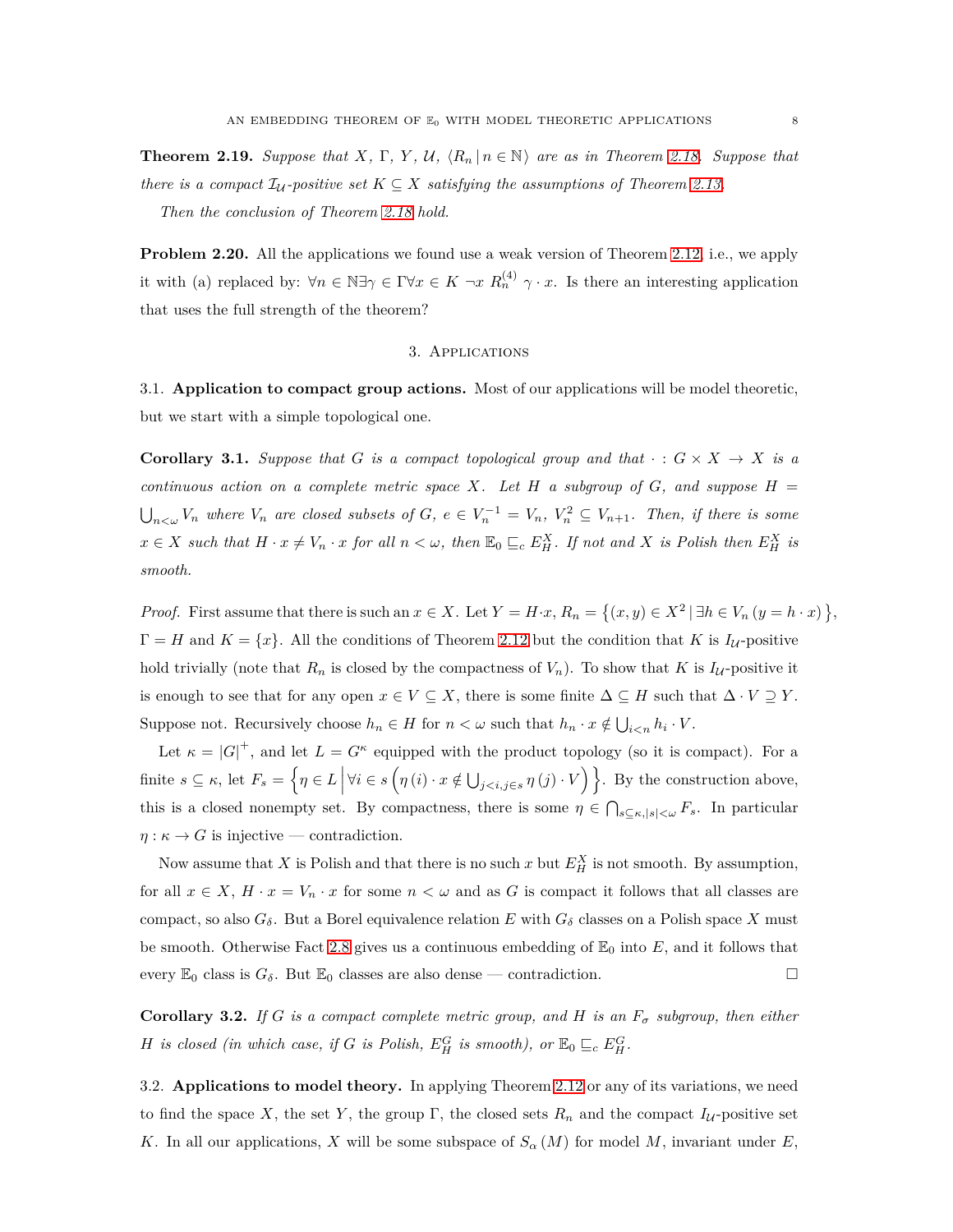*Y* will be the projection of some *E*-class *C*, *R<sup>n</sup>* will be the projections of *U<sup>n</sup>* (from *E*'s normal form), Γ will be some group of homeomorphisms of *X*, which is either induced by automorphisms of the model *M* or by a type definable model theoretic group and *K* will be the projection of some type of the form  $U_n(x, a)$ . The main point is to show that K is  $I_{\mathcal{U}}$ -positive, which we will call here "proper".

3.2.1. *Preliminaries.* We briefly introduce our notation, which is fully explained in [\[KMS13\]](#page-19-2).

- *T* is a complete (perhaps many sorted) first order theory.
- $\bullet$   $\alpha$  is some ordinal.
- $S_\alpha(A)$  is the Stone space of complete  $\alpha$ -types over A, which comes equipped with a compact Hausdorff topology, and  $L_{\alpha}(A)$  is the set of formulas in the first  $\alpha$  variables.
- C is a monster model of *T* a *κ*-saturated, *κ*-homogeneous model where *κ* is a big cardinal.
- All parameter sets and models considered will be *small* (i.e., of cardinality less than *κ*) subsets and elementary substructures of  $\mathfrak{C}$ .
- $\bullet$  ≡ is equality of types,  $\equiv_L^{\alpha}$  is equality of Lascar strong types of *α*-tuples (if *A* is a small set, then  $\equiv_A$  denotes types equality over *A*, etc.).
- Aut  $(\mathfrak{C}/A)$  is the group of automorphisms of  $\mathfrak{C}$  that fix A pointwise, and an A-invariant subset of  $\mathfrak{C}^{\alpha}$  is one invariant under the action of this group.
- A subset  $X \subseteq \mathfrak{C}^{\alpha}$  is *pseudo closed* if X is type definable over some small set. A *pseudo open* set is a complement of a pseudo closed set. *Pseudo*  $G_{\delta}$  sets and *pseudo*  $F_{\sigma}$  sets are defined in the obvious way.
- $\bullet$  If *Y* ⊆ **c**<sup>α</sup> is some set, and *M* some model then  $Y_M = \{ p \in S_\alpha(M) | \exists a \in Y (p = tp(a/M)) \}.$ This is also denoted by  $S_M(Y)$ .

We also recall the notion of an indiscernible sequence:

**Definition 3.3.** Let *A* be a small set. Let  $(I, \leq)$  be some linearly ordered set. A sequence  $\bar{a} = \langle a_i | i \in I \rangle \in (\mathfrak{C}^{\alpha})^I$  is called *A-indiscernible* (or *indiscernible over A*) if for all  $n < \omega$ , every increasing *n*-tuple from  $\bar{a}$  realizes the same type over *A*. When *A* is omitted, it is understood that  $A = \emptyset$ .

Also recall:

# <span id="page-8-0"></span>**Fact 3.4.**

(1)  $[TZ12, Lemma 5.1.3] Let  $(I, <_I)$ ,  $(J, <_J)$  be small linearly ordered sets, and let A be some$ *small set.* Suppose  $\bar{b} = \langle b_j | j \in J \rangle$  *is some sequence of elements from*  $\mathfrak{C}^{\alpha}$ *. Then there exists an indiscernible sequence*  $\bar{a} = \langle a_i | i \in I \rangle \in (\mathfrak{C}^{\alpha})^I$  such that: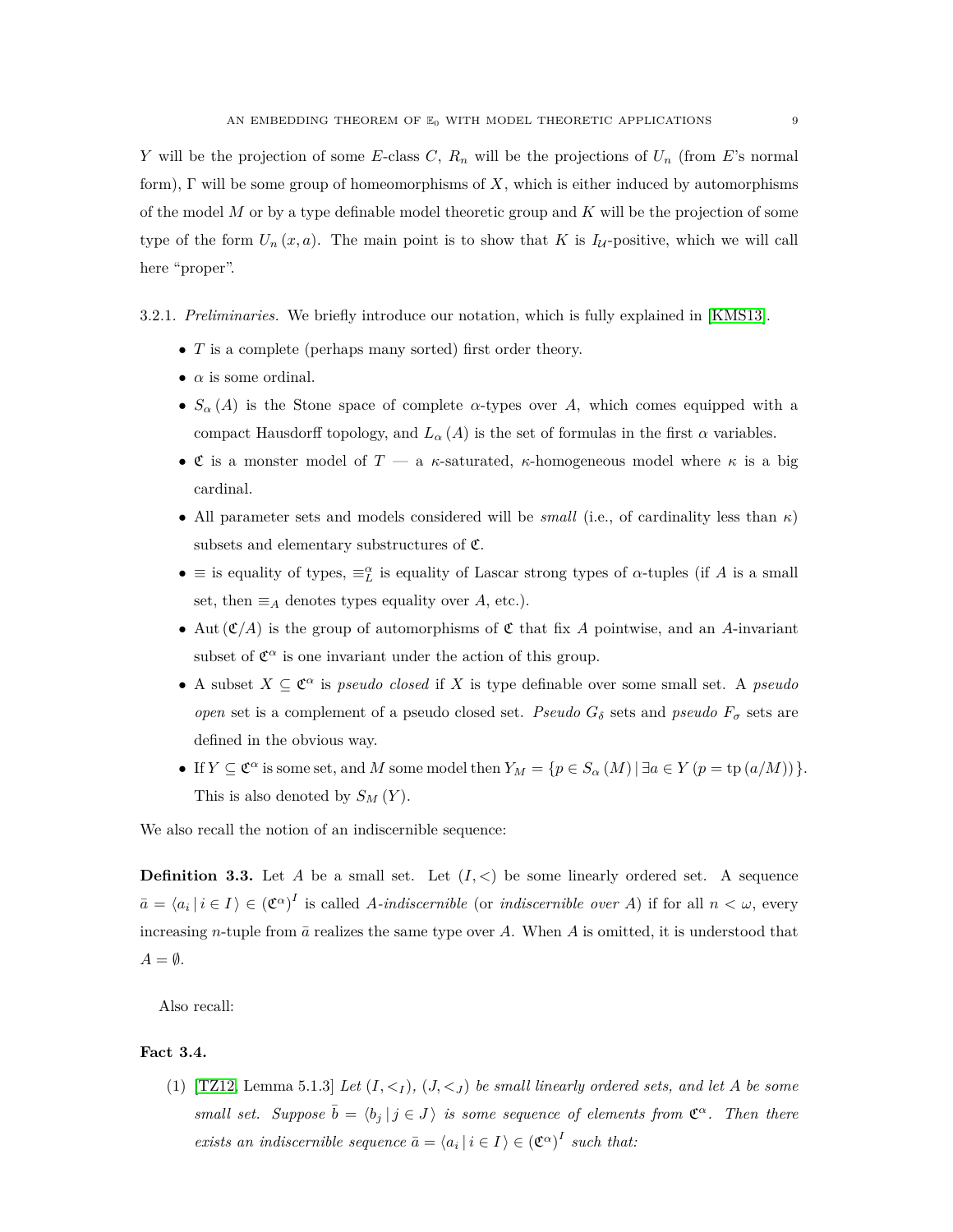- For any  $n < \omega$  and  $\varphi \in L_{\alpha \cdot n}$ , if  $\mathfrak{C} \models \varphi(b_{j_0}, \ldots, b_{j_{n-1}})$  for every  $j_0 < j \ldots < j_{n-1}$ *from J* then  $\mathfrak{C} \models \varphi(a_{i_0}, \ldots, a_{i_{n-1}})$  for every  $i_0 <_I \ldots <_I i_{n-1}$  from *I*.
- (2) [\[Ker07,](#page-19-4) proof of Proposition 3.1.4] *If M is a small model and*  $a \equiv_M b$ *, then there is an indiscernible sequence*  $\bar{c} = \langle c_i | i \langle \omega \rangle$  *such that both*  $a \wedge \bar{c}$  *and*  $b \wedge \bar{c}$  *are indiscernible.*
- <span id="page-9-0"></span>3.2.2. *Equivalence relations on*  $\mathfrak{C}^{\alpha}$ *.*

**Definition 3.5.** An equivalence relation *E* on a set *X* is called *bounded* if  $|X/E| < \kappa$ .

See [\[KMS13,](#page-19-2) Remark 1.12] for a discussion of bounded invariant equivalence relations.

Suppose that *A* is some small set,  $X \subseteq \mathfrak{C}^{\alpha}$  is type definable over *A*, and that *E* is some  $\emptyset$ -invariant relation on  $\mathfrak{C}^{\alpha,2}$  such that  $E \restriction X$  is a bounded equivalence relation on X.

**Definition 3.6.** Let *M* ⊇ *A* be any model. For  $p, q \in S_X(M)$ , we write  $p E^M q$  iff  $\exists a \models p, b \models q$ *q* (*a E b*).

Note that this does not depend on the choice of representatives, i.e.,:

**Proposition 3.7.** *For*  $p, q \in S_X(M)$ ,  $p E^M q$  *iff*  $\forall a \models p, \forall b \models q (a E b)$ *.* 

*Proof.* Since *E* is bounded,  $\equiv_{L,A}^{\alpha}$  refines it on *X*, so if  $a \equiv_M b$  for  $a, b \in X$  then  $a \in B$ .

<span id="page-9-1"></span>*Remark* 3.8. Suppose  $Y \subseteq X$  is pseudo  $G_{\delta}$ . For a model M,  $Y_M$  is not necessarily  $G_{\delta}$ . But in case *Y* is  $\equiv_{L,A}^{\alpha}$ -invariant and  $A \subseteq M$ , it is. Indeed,  $\mathfrak{C}^{\alpha}\backslash Y$  is pseudo  $F_{\sigma}$ , and so  $(\mathfrak{C}^{\alpha}\backslash Y)_{M}$  is  $F_{\sigma}$ . But since  $\equiv_M$  refines  $\equiv_{L,A}^{\alpha}$ ,  $({\mathfrak C}^{\alpha}\backslash Y)_M \cap Y_M = \emptyset$ . In addition, if *A*, *T* and *α* are countable, *Y* is pseudo closed and  $\equiv_{L,A}^{\alpha}$ -invariant, then  $Y_M$  is  $G_{\delta}$ , so  $Y$  is pseudo  $G_{\delta}$ . In fact, in that case  $Y$  is type definable over *M*.

Assume that *E* is pseudo  $F_{\sigma}$ . This is equivalent to saying that there are  $\emptyset$ -type definable sets  $U_n \subseteq \mathfrak{C}^{\alpha}$  for  $n < \omega$  such that  $E = \bigcup \{U_n | n < \omega\}$  (this follows by compactness, as *E* is  $\emptyset$ -invariant). In this case the set  $U_n^M = \pi (U_{n,M})$  ⊆  $S_\alpha (M)^2$  is closed (where  $\pi : S_{\alpha,2}(M)$  →  $S_{\alpha}(M)^2$  is the projection) and hence  $E_M = \bigcup \{U_n^M \mid n \lt \omega\}$  is  $F_{\sigma}$ . We assume that the sequence  $\langle U_n | n < \omega \rangle$  is in *normal form*, i.e.,  $U_0$  contains the diagonal  $\Delta_X$ ,  $U_n$  is symmetric and:

$$
U_n \circ U_n \upharpoonright X = \left\{ (a, b) \in X^2 \, | \, \exists c \in X \, (a, c) \in U_n \land (c, b) \in U_n \right\} \subseteq U_{n+1}.
$$

So the *U<sup>n</sup>* are increasing on *X*.

<span id="page-9-2"></span>**Definition 3.9.** Suppose  $Y \subseteq X$  is *E* invariant. We say *E* is *strongly closed on Y* if there exists some  $n < \omega$  such that  $E \restriction Y = Y^2 \cap U_n$ . Note that this may depend on the choice of the  $U_n$ 's.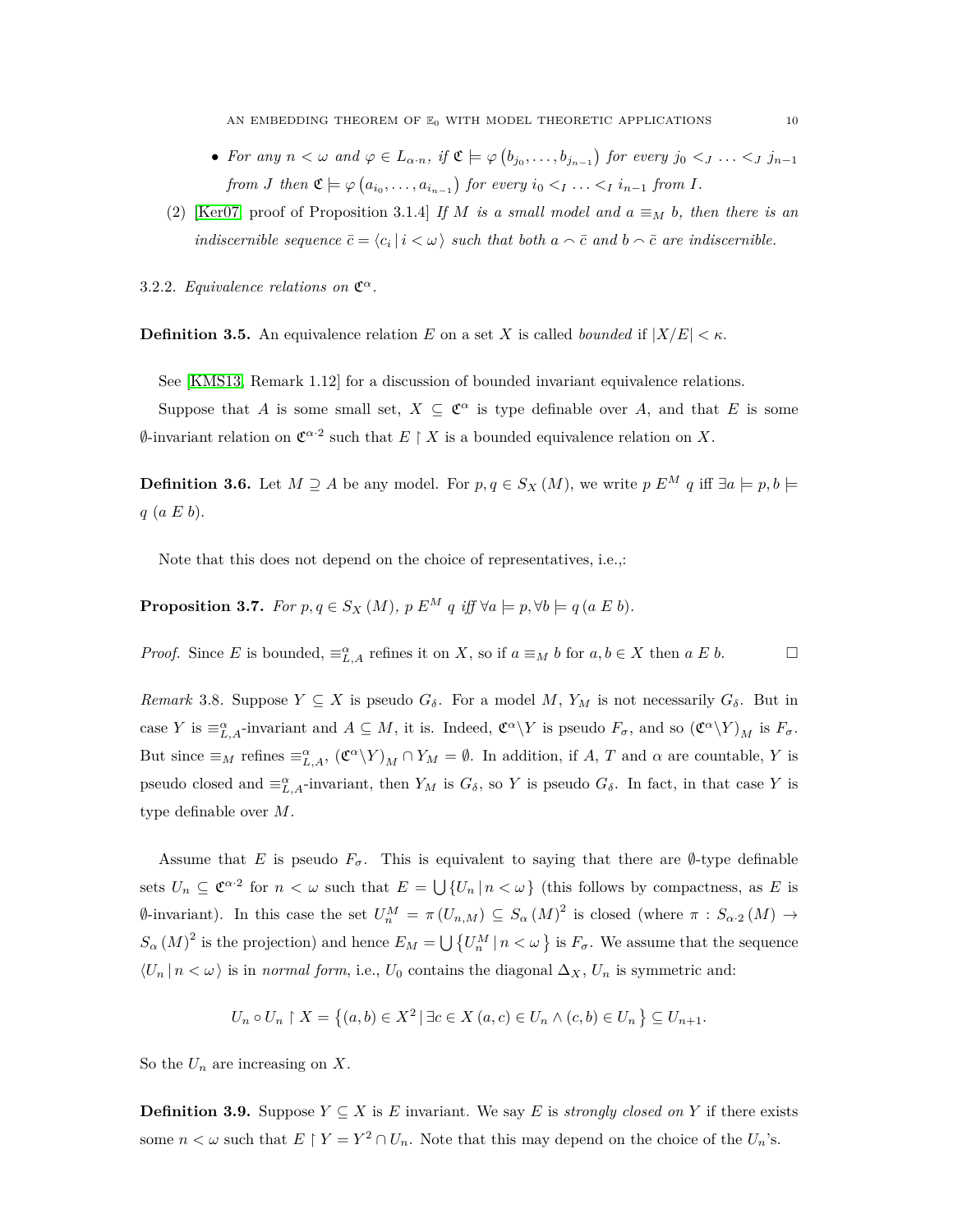<span id="page-10-0"></span>3.2.3. *Countable language.* Suppose *T* and *α* are countable. In this setting we will translate our relation *E* into an  $F_{\sigma}$  relation on  $X_M$ , as was done in [\[KPS12\]](#page-19-0).

For a countable model  $A \subseteq M$ ,  $S_\alpha(M)$  is Polish and if Y is as in Remark [3.8](#page-9-1) then  $Y_M$  is a Polish space (every  $G_{\delta}$  set is), and similarly to [\[KMS13,](#page-19-2) Proposition 1.41] (with the same proof as there) we have:

<span id="page-10-2"></span>**Proposition 3.10.** *Fix a pseudo*  $G_{\delta}$  *set*  $Y \subseteq X$ *, such that*  $Y$  *is*  $E$ *-invariant. Then for any two*  $models A \subseteq M, N$  *we have:* 

$$
E^M \restriction Y_M \sim_B E^N \restriction Y_N.
$$

So with this assumption and Proposition [3.10,](#page-10-2) we can refer to the Borel cardinality of the  $F_{\sigma}$ equivalence relation  $E \restriction Y$  without specifying the model.

3.2.4. *Countable or uncountable language.* Let *T* be any complete first order theory and *α* any ordinal.

**Definition 3.11.** We say that a set  $Y \subseteq \mathfrak{C}^{\alpha}$  for some small  $\alpha$  is *pseudo strong Choquet* if  $Y_M$  is strong Choquet for all *M*.

**Example 3.12.** If  $Y \subseteq \mathbb{C}^{\alpha}$  is pseudo closed or pseudo  $G_{\delta}$  and  $\equiv_L^{\alpha}$ -invariant, then by Remark [3.8](#page-9-1) and Proposition [2.17](#page-5-1) it is pseudo strong Choquet.

*Remark* 3.13. For countable *T* and  $\alpha$ , "pseudo strong Choquet" is the correct analog of pseudo  $G_{\delta}$  for  $\equiv_L^{\alpha}$ -invariant sets. This follows from [\[Kec95,](#page-19-5) Theorem 8.17].

<span id="page-10-1"></span>3.2.5. *Invariant equivalence relations with a nice automorphism group.* Let *C* be some subset of *X*. Suppose that  $\Gamma \leq \text{Aut}(\mathfrak{C})$ .

- **Definition 3.14.** (1) A formula  $\varphi \in L_\alpha(\mathfrak{C})$  is said to be *C-generic* if finitely many translates of  $\varphi$  under the action of  $\Gamma$  cover  $C$ .
	- (2) The formula  $\varphi$  is said to be *C-weakly generic* if there is a non-*C*-generic formula  $\psi \in L_{\alpha}(\mathfrak{C})$ such that  $\varphi \lor \psi$  is *C*-generic.
	- (3) A partial type  $p \subseteq L_\alpha(\mathfrak{C})$  is said to be *C*-generic (*C*-weakly generic) if all its formulas are.
	- (4) A partial type  $p \subseteq L_\alpha(\mathfrak{C})$  which is is closed under conjunctions is said to be *C*-proper if there is a non-*C*-generic formula  $\psi$  such that for all  $\varphi \in p$ ,  $\varphi \vee \psi$  is *C*-generic. In general, *p* is *C*-proper when its closure under finite conjunctions is.

For the most part we will omit *C* from the notation.

For  $n < \omega$ , let  $p_n(x, y)$  be the type defining  $U_n$ .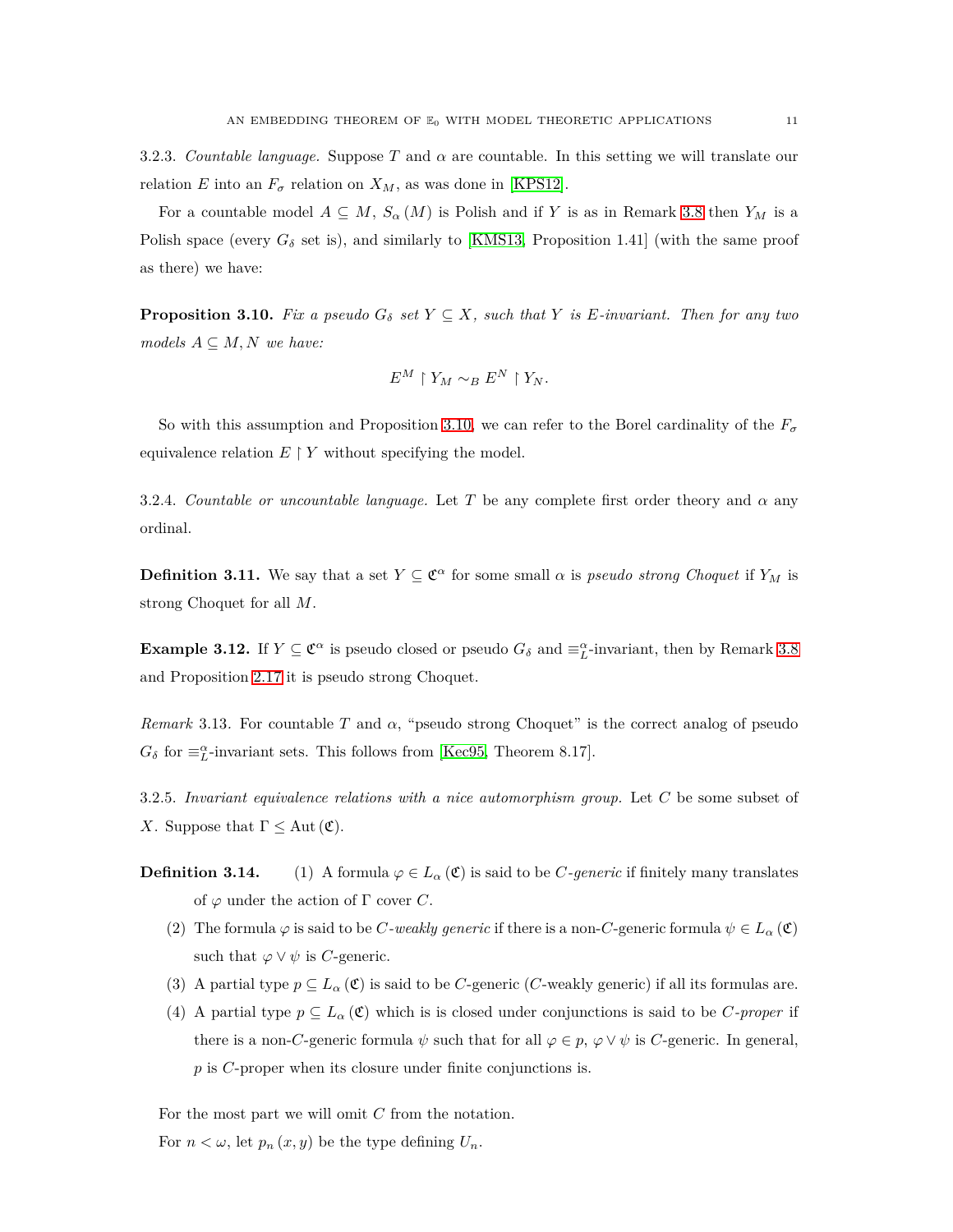<span id="page-11-0"></span>**Proposition 3.15.** *Suppose that*  $\Gamma$  *is*  $C$ *-transitive: for all*  $a, b \in C$  *there is some*  $\sigma \in \Gamma$  *such that*  $\sigma(a) = b$ *. Then, for some*  $n < \omega$  *and for all*  $a \in C$ *,*  $p_n(x, a)$  *is proper. Moreover, there is a formula*  $\psi(x, y)$  *such that*  $\psi(x, a)$  *is the non-generic formula that witnesses this.* 

*Proof.* First observe that if  $p_n(x, a)$  is proper for some  $a \in C$ ,  $\psi(x, a)$  witnesses this and  $b \in C$ , then  $p_n(x, b)$  is proper with  $\psi(x, b)$  witnessing it. So fix some  $a \in C$ .

Note that if  $\psi(x, a)$  is not generic, then we can construct inductively a sequence  $a_i \in C$  for  $i < \omega$  such that  $\neg \psi(a_i, a_j)$  for  $j < i$ : let  $a_0 = a$ , and for  $n + 1$ , let  $\sigma_0, \ldots, \sigma_n \in \Gamma$  be such that  $\sigma_i(a) = a_i$  (so  $\sigma_0 = id$ ) and let  $a_{n+1} \not\models \bigvee_{i \leq n} \sigma(\psi(x, a)) = \bigvee_{i \leq n} \psi(x, a_i)$ . By Ramsey and compactness (Fact [3.4\)](#page-8-0), there is an *A*-indiscernible sequence  $\langle b_i | i \langle \omega \rangle$  in *X* with the property that  $\neg \psi(b_i, b_j)$  for  $j < i$ . Here we used the fact that *X* is type definable.

Now suppose that for no  $n < \omega$  is  $p_n(x, a)$  proper. This allows us to inductively construct formulas  $\varphi_n(x, a) \in p_n(x, a)$  such that  $\bigvee_{i \leq n} \varphi_n$  is not generic. By the remark above and compactness, there is an *A*-indiscernible sequence  $\langle b_i | i \langle \omega \rangle$  in *X* such that for all  $n \langle \omega \rangle$  and  $j \langle i \langle \omega \rangle$ ,  $\neg \varphi_n(b_i, b_j)$ . But this means that  $(b_i, b_j) \notin U_n$  for all  $j < i < \omega$  and  $n < \omega$ , so  $\neg E(b_i, b_j)$ . By compactness, we may increasing the length of the sequence to any length, contradicting the fact that *E* is bounded on *X*.

Now assume that *C* is  $\Gamma$  invariant, and fix some  $a \in C$ . By taking a countable union of models *M*<sub>*i*</sub> and a countable union of subsets  $\Gamma_i$  of  $\Gamma$ , we can find a model *M* of size  $|A|+|L|+|\alpha|$  containing *A* and a subgroup  $\Gamma^* \leq \Gamma$  of the size  $|\alpha| + |L|$  such that:

- $(1) \ \{a\} \cup A \subseteq M.$
- (2) For all  $\sigma \in \Gamma^*$ ,  $\sigma(M) = M$  setwise.
- (3) If  $\varphi$  is a formula over *a* which is generic, then there are finitely many elements from  $\Gamma^*$ which witness this.

Recall that the Stone space  $S_\alpha(M)$  has a natural topology in which basic open sets are of the form  $[\varphi] = \{p \in S_\alpha(M) | \varphi \in p\}$ . When *r* is a partial type, i.e., a consistent set of formulas over *M*, we denote by [*r*] the set  $\{p \in S_\alpha(M) | r \subseteq p\}$ . This set is compact.

By (2) above,  $\Gamma^*$  is a group of homeomorphisms of  $S_\alpha(M)$ .

<span id="page-11-1"></span>**Lemma 3.16.** *Suppose*  $[a]_E \subseteq C \subseteq Y \subseteq X$  *is*  $\Gamma$  *invariant and that*  $\Gamma$  *is*  $C$ *-transitive. Let*  $U$  *be the family of open sets*  $U \subseteq Y_M$  *for which there is no finite set*  $\Delta \subseteq \Gamma^*$  *with*  $C_M \subseteq \Delta \cdot U$  *(all in the induced Stone space topology). Then for some*  $n < \omega$ , the compact set  $[p_n(x, a)] \subseteq Y_M$  is *I*<sup>U</sup> *-positive.*

*Proof.* By Proposition [3.15,](#page-11-0) for some  $n < \omega$ ,  $p_n(x, a)$  is proper. By (3) above, if a formula  $\varphi$ over M is generic then  $[\varphi] \cap Y_M \notin \mathcal{U}$  and the converse also holds. Unwinding the definitions, the proposition is clear.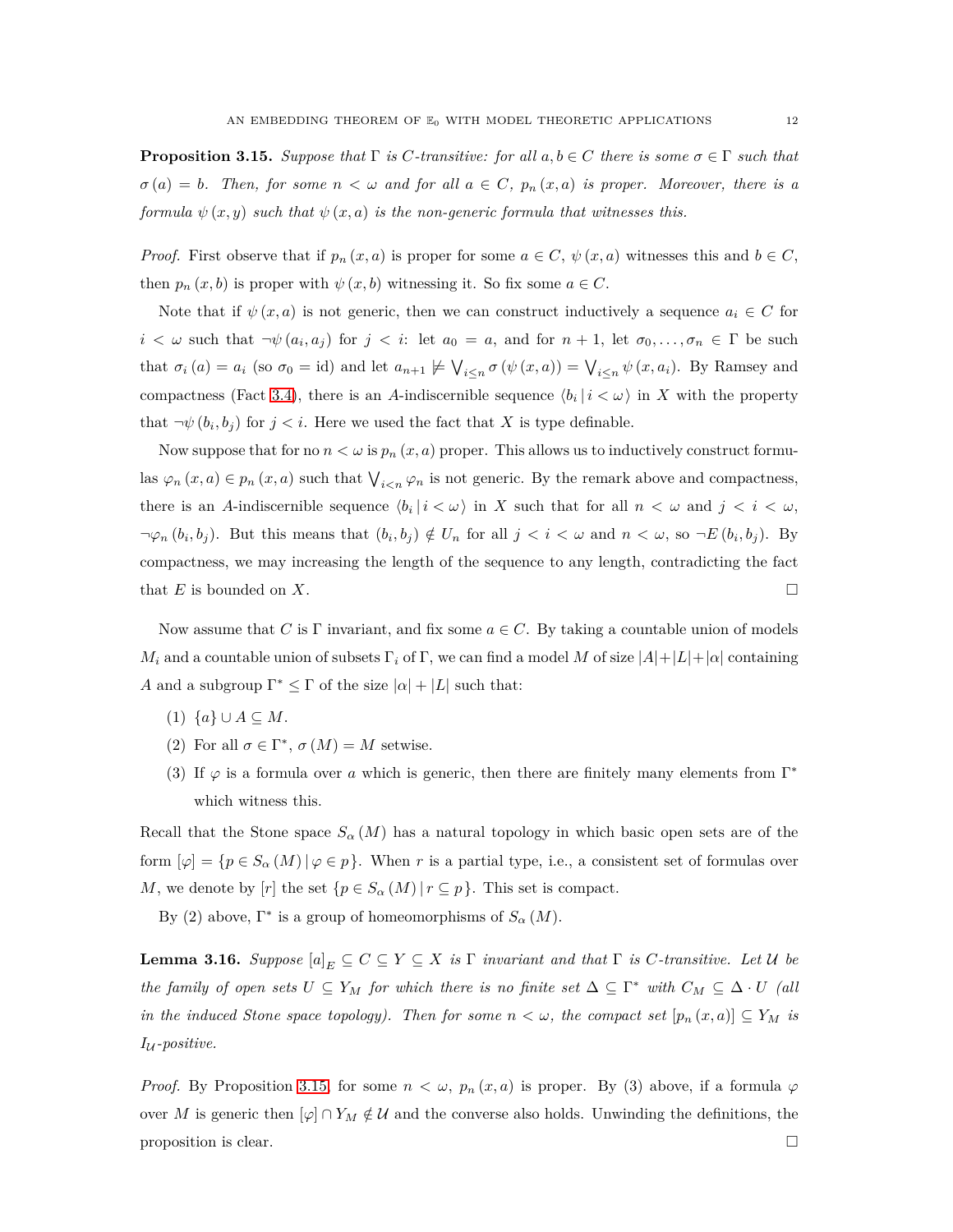Assume now that  $E \restriction C$  is not strongly closed, that  $\Gamma$  is  $C$ -transitive and that  $C = [a]_E$ . Since *U<sub>n</sub>* is  $\emptyset$ -invariant and  $\Gamma$  is *C*-transitive, this means that for any  $n < \omega$ , there is some  $b \in C$  such that  $(a, b) \notin U_n$ . By enlarging  $\Gamma^*$  and M, we may assume:

(4) For all  $n < \omega$  there is  $\sigma \in \Gamma^*$  such that  $(a, \sigma(a)) \notin U_n$ .

We are now ready to state our result:

<span id="page-12-0"></span>**Theorem 3.17.** *Assume that*  $T$ ,  $A \subseteq \mathfrak{C}$  *and*  $\alpha$  *are countable. Suppose that:* 

- (1)  $X \subseteq \mathfrak{C}^{\alpha}$  *is some type definable set over A.*
- (2) *E is a pseudo*  $F_{\sigma}$   $\emptyset$ -invariant equivalence relation on *X* with normal form  $\langle U_n | n < \omega \rangle$ *and E is bounded on X.*
- (3)  $C \subseteq X$  *is an*  $E$  *class, and*  $E \restriction C$  *is not strongly closed (with respect to*  $\langle U_n | n < \omega \rangle$ ).
- (4)  $C \subseteq Y \subseteq X$  *is pseudo*  $G_{\delta}$  *and E invariant.*
- (5) Γ ≤ Aut (C) *is C-transitive, and preserves all E-classes (in particular, it preserves X).*

*Then*  $E \restriction Y$  *is not smooth (see Proposition [3.10\)](#page-10-2).* 

*Proof.* Keeping the notation from above, this follows directly from Theorem [2.13](#page-4-0) with *X* there being  $Y_M$  (note that it is  $\Gamma^*$  invariant by assumptions (4) and (5) and that it is Polish by (4) and Remark [3.8\)](#page-9-1),  $\Gamma$  there being  $\Gamma^*$  here, *Y* there being  $C_M$  here,  $R_n$  there being  $U_n^M \restriction Y_M$  here and *K* there being  $[p_k(x, a)]$  for some  $k < \omega$ , chosen by Proposition [3.15](#page-11-0) (note that as *Y* contains *C*, *Y<sub>M</sub>* contains  $[p_k(x, a)]$ , so it is compact). By assumption (5), Theorem [2.13'](#page-4-0)s  $E^X_{\Gamma}$  is contained in  $E_M \upharpoonright Y_M$ , so checking that the conditions of this theorem hold will suffice:

By Lemma [3.16,](#page-11-1) *K* is  $I_{\mathcal{U}}$ -positive.

Condition (a) there follows from assumption (3) here. Note that if  $p \in [p_m(x, a)]$ , *q*  $R_n$  *p* and  $b \models q$  then  $(a, b) \in U_{\max\{n,m\}+1}$  (because there is some  $b' \models q, c \models p$  such that  $(b', c) \in U_n$ , but  $(c, a) \in U_m$  so  $(b', a) \in U_{\max\{n,m\}+1}$  but  $b \equiv_a b'$ . So  $q \in [p_{\max\{n,m\}+1}(x, a)]$ . From this computation it follows that if  $p \in [p_k(x, a)]$  and  $q R_n^{(2)}$  p for some  $n \geq k$  then for all  $b \models q$ ,  $(a, b) \in U_{n+2}$ . So if  $\sigma \in \Gamma^*$  is such that  $(a, \sigma(a)) \notin U_{n+3}$  for  $n \geq k$ , then for all  $p \in [p_k(x, a)]$ ,  $(p, \sigma(p)) \notin R_n^{(2)}$  (because for  $b \models p, (\sigma(a), \sigma(b)) \in U_k$ ).

Condition (b) there follows similarly. As  $\Gamma$  preserves  $E$  classes, there is some  $n < \omega$  such that  $(a, \sigma(a)) \in U_n$ . So if  $p \in [p_k(x, a)]$ , then for all  $b \models p$ ,  $(\sigma(b), b) \in U_{\max\{n, k\}+3}$ .

Condition (c) there follows from the fact that  $\Gamma \leq \text{Aut}(\mathfrak{C})$  and that for all  $n < \omega$ ,  $U_n$  is  $\emptyset$ -invariant.

**Theorem 3.18.** Let T, A and  $\alpha$  be of any (small) size. Then under the same conditions as *Theorem [3.17](#page-12-0) replacing (4) with:*

(4)  $C \subseteq Y \subseteq X$  *is pseudo strong Choquet and E invariant.* 

 $E \restriction Y$  *has at least*  $2^{\aleph_0}$  *classes.*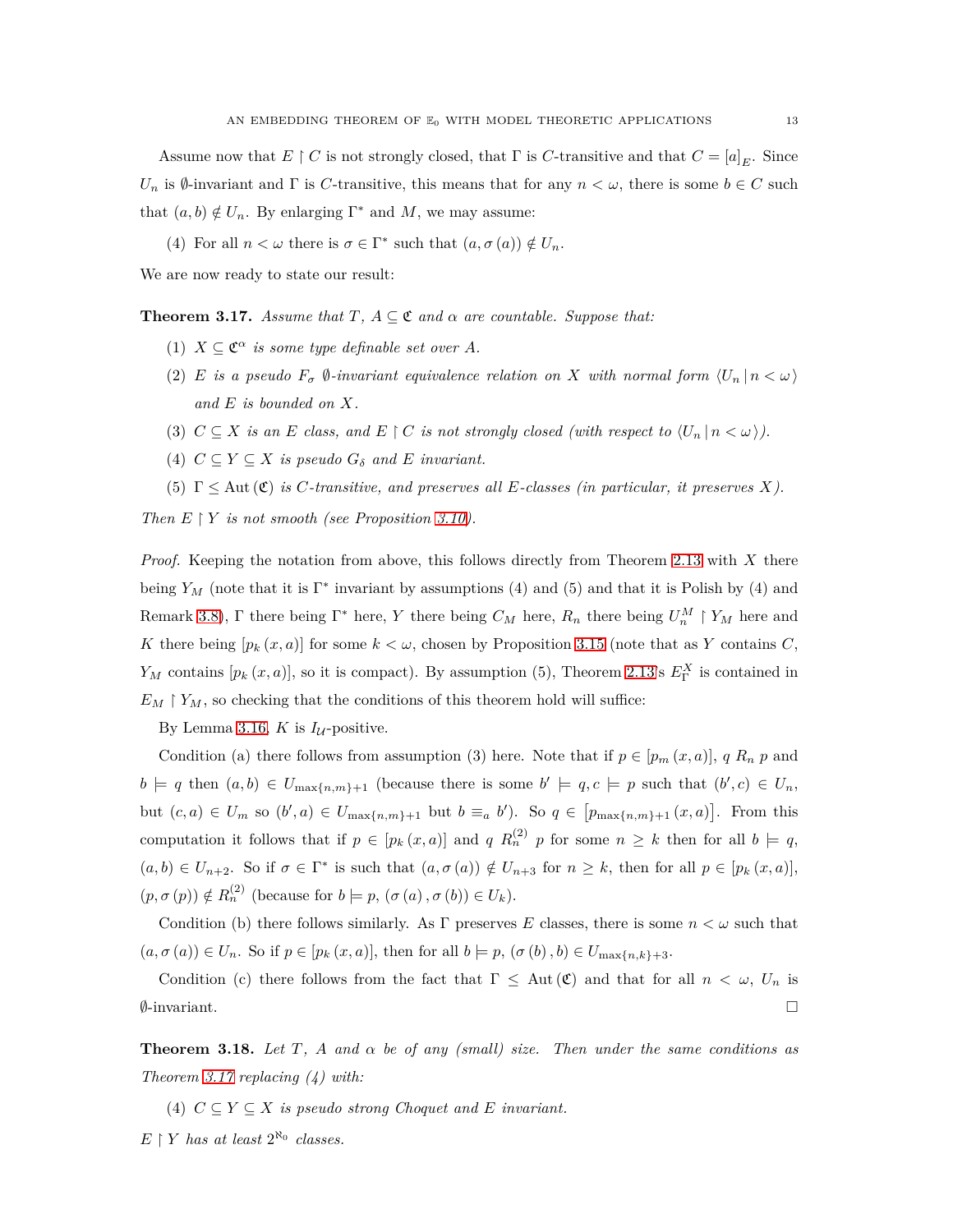*Proof.* Follows similarly from Theorem [2.19](#page-7-1) as in the proof of Theorem [3.17.](#page-12-0)

<span id="page-13-0"></span>**Theorem 3.19.** *Suppose*  $T$ ,  $A$  *and*  $\alpha$  *are countable, and the same assumptions as in Theorem [3.17](#page-12-0) hold, except (4) and (5) which we replace by:*

- (4)  $C \subseteq Y \subseteq X$  *is pseudo*  $G_{\delta}$  *and*  $\Gamma$  *invariant.*
- (5)  $\Gamma \leq$  Aut  $(\mathfrak{C})$  *is C-transitive, and for all*  $\sigma \in \Gamma$  *there is some*  $n < \omega$  *such that for all*  $c \in C$ *,*  $(c, \sigma(c)) \in U_n$ .

*Then*  $E \restriction Y$  *is not smooth.* 

*Proof.* To prove this theorem we could use either Theorem [2.12](#page-3-1) or Theorem [2.13](#page-4-0) similarly to the proof of Theorem [3.17.](#page-12-0) The conditions there hold, but since Γ may not preserve *E* classes, it is not clear that  $E_{\Gamma}^X$  is contained in  $E^M \upharpoonright Y_M$ . To solve this problem, we note that for any  $x \in K$ (which is just  $[p_k(x, a)]$  for some  $a \in C, k < \omega$ ),  $E_{\Gamma}^X \upharpoonright \overline{\Gamma \cdot x}$  is contained in  $E^M \upharpoonright Y_M$ , and recall that the the image of the embedding  $\phi$  of either Theorem [2.12](#page-3-1) or Theorem [2.13](#page-4-0) is into  $\overline{\Gamma \cdot x}$  for some  $x \in K$ .

Indeed, fix some  $p \in [p_k(x, a)]$  and  $\sigma \in \Gamma^*$ , and let  $n < \omega$  correspond to (5). Then for any  $q \in \overline{\Gamma^* \cdot p}$ ,  $(\sigma(q), q) \in U_n^M$  as this is a closed condition.

As above we give a general analog (using Theorem [2.18](#page-5-0) or Theorem [2.19\)](#page-7-1). Unfortunately, in this case, being pseudo strong Choquet is not enough in order to prove the theorem since we do not know that the range of  $\phi$  can be chosen to be  $\overline{\Gamma \cdot x}$ .

**Theorem 3.20.** Let T, A and  $\alpha$  be of any (small) size. Then under the same conditions as *Theorem [3.19](#page-13-0) replacing (4) with:*

(4)  $C \subseteq Y \subseteq X$  *is pseudo closed and and*  $\Gamma$  *invariant.* 

 $E \restriction Y$  *has at least*  $2^{\aleph_0}$  *classes.* 

**Corollary 3.21.** For  $E = \equiv_{L}^{\alpha}$ , the group Aut  $f_L(\mathfrak{C})$  satisfies both the condition of Theorem [3.17](#page-12-0) *and Theorem [3.19,](#page-13-0) and so* [\[KMS13,](#page-19-2) Main Theorems A and B] *both follow directly.*

*In addition,* [\[KMS13,](#page-19-2) Fact 1.1] *has an obvious analog (at least in the countable case) for the cases described in Theorem [3.17](#page-12-0) and Theorem [3.19.](#page-13-0) In particular, in these cases, an E class is closed iff it is*  $G_{\delta}$  *iff*  $E$  *is strongly closed on it, and if*  $T$  *is small and*  $\alpha$  *is finite then all classes are closed.*

We can also deduce that [\[New03,](#page-20-0) Corollary 1.12] hold for the cases described above (both for countable and uncountable languages), which begs the question:

**Problem 3.22.** Do our result extend to any  $\emptyset$ -invariant  $F_{\sigma}$  relation?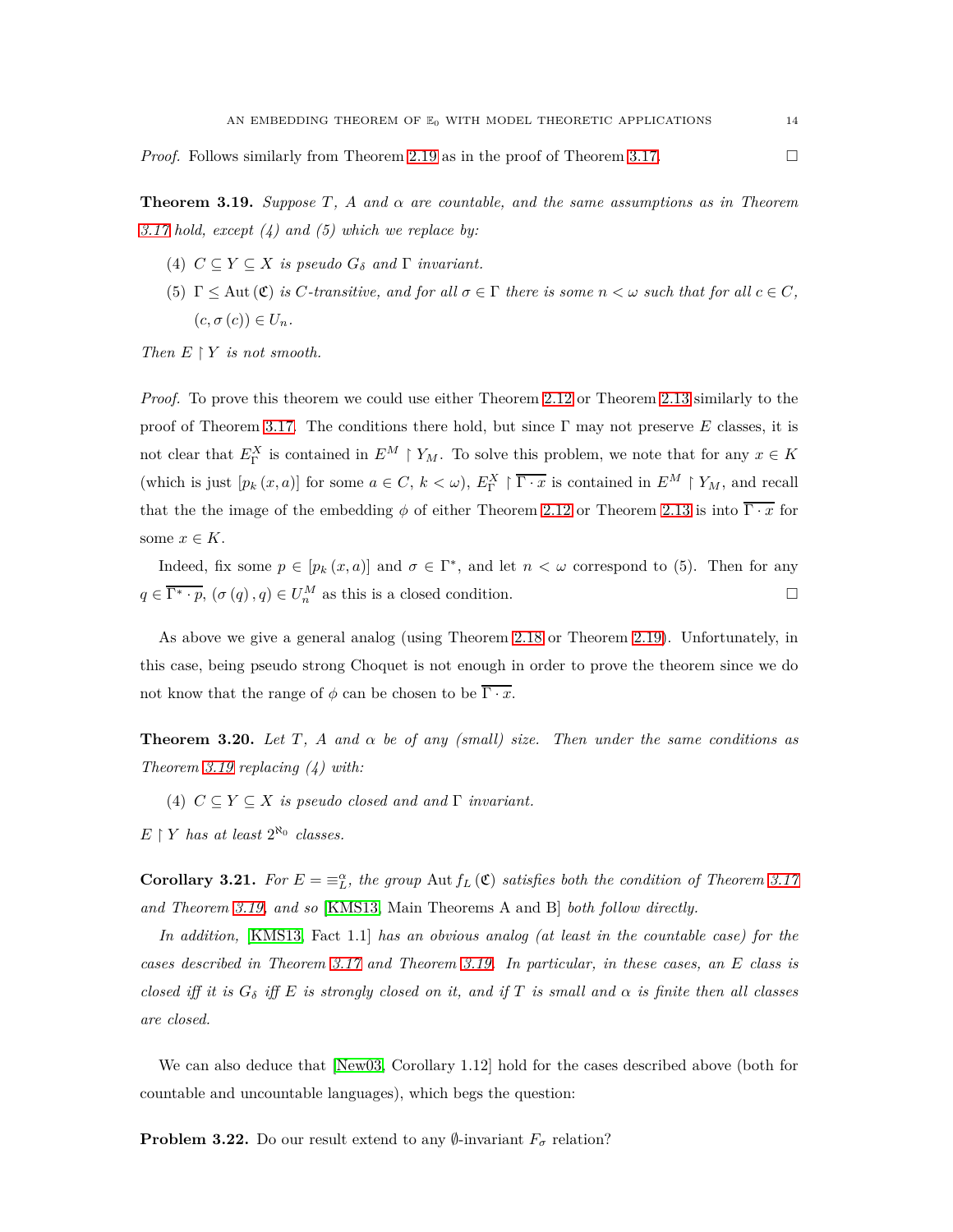*Remark* 3.23. One of the properties of  $\equiv_L$  is that if  $a \equiv_M b$  for some model *M*, then  $d_L(a, b) \leq 2$ where  $d_L$  is the Lascar metric. An analog for *E* and its normal form would be that for some  $n < \omega$ , if  $M \supseteq A$  and  $a \equiv_M b$  then  $(a, b) \in U_n$ . This has no reason to hold in general. However, if  $\Gamma$  is *C*-transitive then for some  $n < \omega$  and all *M* and  $\Gamma^*$  as in (1)–(3) above, there is a nonempty  $\Gamma^*$ invariant closed subset  $S \subseteq S_X(M)$  such that for any  $p \in S \cap C_M$ , if  $b, c \models p$  then  $(b, c) \in U_{n+1}$ . Moreover, it is dense in the following sense: for every  $b \in C$ , there is some  $c \in C$  such that  $tp(c/M) \in S$  and  $(b, c) \in U_n$ .

Indeed, let  $n < \omega$  be such that  $p_n(x, a)$  is proper for all  $a \in C$ , and let  $\psi(x, y)$  be the formula that witnesses this (see Proposition [3.15\)](#page-11-0). Let  $a \in C$ , M and  $\Gamma^*$  be as in (1)–(3). Let S be the set of types  $\{\neg \psi(x, \sigma(a)) \mid \sigma \in \Gamma^*\}$ . This is obviously closed and  $\Gamma^*$ -invariant. Suppose  $p \in S \cap C_M$ and  $b, c \models p$ . We will show that  $(b, c) \in U_{n+1}$ , i.e.,  $(b, c) \models p_{n+1}$ . Let  $\xi(x, y) \in p_{n+1}$ , and let  $\chi(x, y) \in p_n$  be such that  $\chi(x, y) \wedge \chi(z, y) \to \xi(x, z)$ . Since  $\chi(x, a) \vee \psi(x, a)$  is generic, for some  $\sigma \in \Gamma^*$ ,  $b, c \models \chi(x, \sigma(a)) \vee \psi(x, \sigma(a))$ , but by the definition of *S*,  $b, c \models \chi(x, \sigma(a))$ . It follows that  $\xi(b, c)$  holds.

We also need to show the denseness property. Fix some  $b \in C$ . It is enough to show that the set  $\{\neg \psi(x, \sigma(a)) \mid \sigma \in \Gamma^*\}\cup p_n(x, b)$  is consistent. Suppose not, so for some  $\xi(x, y) \in p_n(x, y)$ and some finite  $\Delta \subseteq \Gamma^*$ ,  $\xi(x, b) \to \bigvee_{\sigma \in \Delta} \psi(x, \sigma(a))$ . Since  $\Gamma$  is *C*-transitive, for some  $\tau \in \Gamma$ ,  $\tau(b) = a$ , so  $\xi(x, a)$  implies  $\bigvee_{\sigma \in \Delta} \psi(x, \tau \circ \sigma(a))$ . But then  $\bigvee_{\sigma \in \Delta} \psi(x, \tau \circ \sigma(a)) \vee \psi(x, a)$  is generic — contradiction.

This observation could have been used in the proof of e.g., Theorem [3.17,](#page-12-0) using  $S \cap Y_M$  as our Polish space.

# 3.2.6. *Definable and type definable group action.*

**Definition 3.24.** For an ordinal  $\beta$ ,  $(H, \cdot)$  is a *type definable group* contained in  $\mathfrak{C}^{\beta}$  when *H* is type definable and the multiplication is type definable.

Suppose  $(H, \cdot)$  is a type definable group over  $\emptyset$ . Let *G* be an  $\emptyset$ -invariant pseudo  $F_{\sigma}$  subgroup. In this case *G* has a normal form:  $G = \bigcup \{V_n | m < \omega\}$  where  $V_n$  is Ø-type definable,  $\{e\} \in V_n$ ,  $V_n$ is symmetric  $(V_n = V_n^{-1})$ , and  $V_n^2 \subseteq V_{n+1}$ .

Suppose that  $X \subseteq \mathfrak{C}^{\alpha}$  is  $\emptyset$ -type definable and that  $*$  is an  $\emptyset$ -type definable group action of *H* on X. In particular, the orbit equivalence relation of the action  $E_H^X$  is a closed invariant equivalence relation on *X* and  $E_G^X$  is an  $\emptyset$ -invariant pseudo  $F_{\sigma}$  equivalence relation in the sense discussed in the previous subsection, with normal form defined by:

$$
U_n = \{(a, b) \in X \times X \mid \exists g \in V_n (g * a = b)\}
$$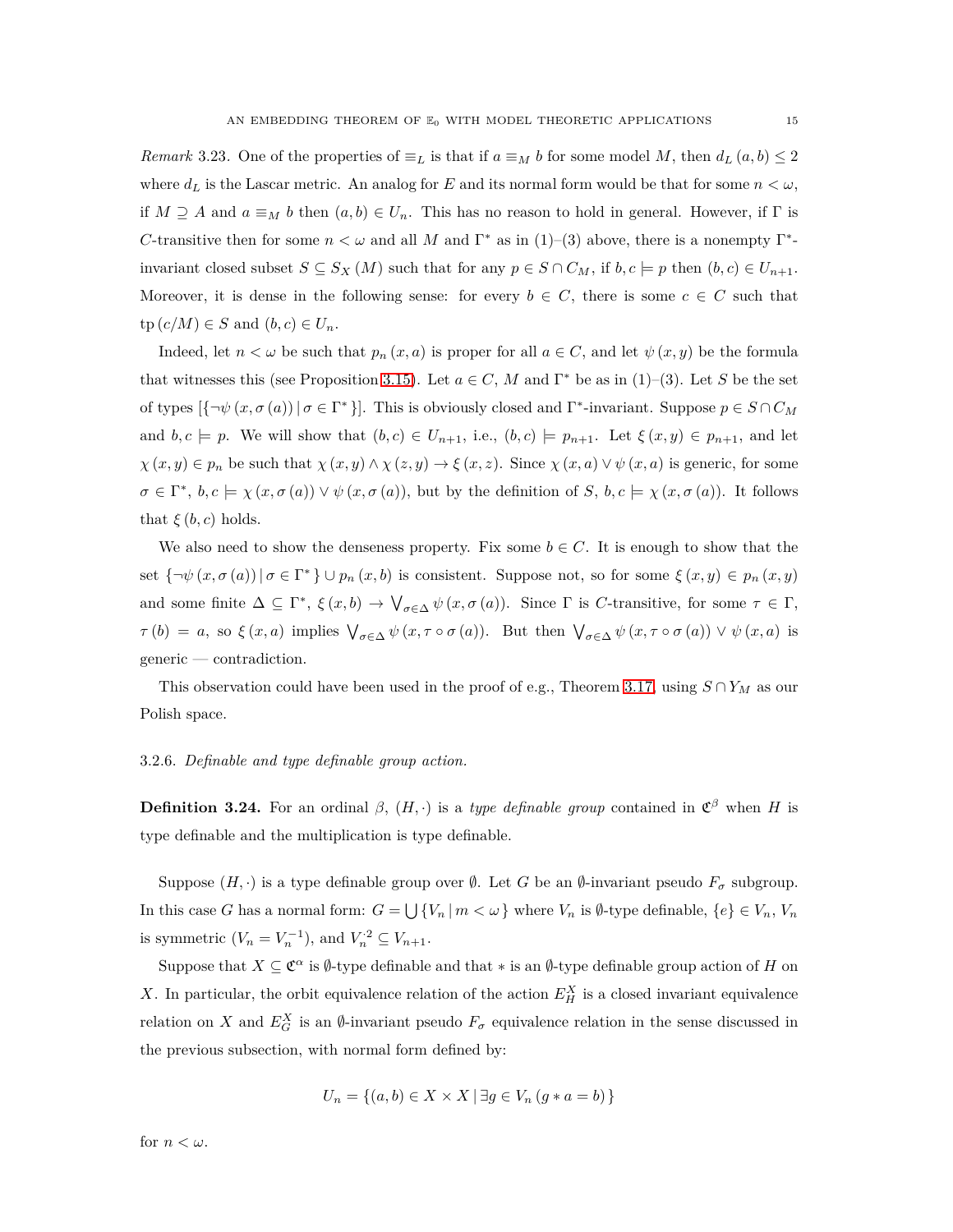**Definition 3.25.** To simplify notation, we call such a tuple  $\overline{D} = (\alpha, \beta, G, H, \langle V_n, U_n | n \langle \omega \rangle, \cdot, X, *)$ an  $F_{\sigma}$  *action*. If  $E_G^X$  is bounded, we call  $\overline{D}$  a *bounded*  $F_{\sigma}$  *action*.

**Example 3.26.** For an  $\emptyset$ -type definable group  $G \subseteq \mathbb{C}^{\alpha}$ ,  $G_{\emptyset}^{000}$  is defined as the smallest bounded index invariant subgroup of *G* and it is generated by the set  $\{a^{-1} \cdot b \mid a \equiv \alpha b, a, b \in G\}$ . So, letting  $W_n = \left\{ a^{-1} \cdot b \, | \, d_L(a, b) \leq n \right\}$  where  $d_L$  is the Lascar distance, we see that  $G = \bigcup_{n \leq \omega} V_n$  where  $V_n = \left\{ \prod_{i \leq n} c_i^{\pm 1} \middle| c_i \in W_n \right\}$ . See [\[Gis11\]](#page-19-1) for more. So  $(\alpha, \alpha, G_0^{000}, G, \langle V_n, U_n \middle| n < \omega \rangle, \cdot, G, \cdot)$  is a bounded  $F_{\sigma}$  action.

We shall need a technical assumption that seems necessary for this approach to work.

<span id="page-15-1"></span>**Definition 3.27.** We say that  $a \in X$  is *shifty* if one of the following holds:

- (1) (*Right* shifty) For every  $k < \omega$  there exists  $n = n_k < \omega$  such that for any  $g_1, g_2 \in H$  if  $(g_1 * a, g_2 * a) \in U_k$  then  $((g_1 \cdot g_2^{-1}) * a, a) \in U_n$  or:
- (2) (*Left* shifty) For every  $k < \omega$  there exists  $n = n_k < \omega$  such that for any  $g_1, g_2 \in H$  $if (g_1 * a, g_2 * a) ∈ U_k then ((g_1^{-1} · g_2) * a, a) ∈ U_n$  and if  $((g_1^{-1} · g_2) * a, a) ∈ U_k$  then  $(q_1 * a, q_2 * a) \in U_n$ .

*Remark* 3.28. In both cases, we may safely assume that  $n_k \geq k$ .

**Example 3.29.** Suppose  $a \in X$  and stab<sub>H</sub>  $(a) \leq H$ . Then *a* is right shifty.

*Proof.* Let  $k < \omega$  be given and let  $n = k$ . If  $g_2 * a = (h \cdot g_1) * a$  for  $h \in V_n$  then  $(g_2^{-1} \cdot h \cdot g_1) * a = a$ and since  $\operatorname{stab}_{H}(a)$  is normal,  $(h \cdot g_1 \cdot g_2^{-1}) * a = a$  so  $(g_1 \cdot g_2^{-1}) * a = h^{-1} * a$ . As  $V_n$  is symmetric, we are done.  $\Box$ 

**Example 3.30.** Suppose that for every  $k < \omega$  there exists  $n < \omega$  such that for any  $c, d \in G * a$ and  $g \in H$ , if  $(c, d) \in U_k$  then  $(g * c, g * d) \in U_n$ . Then *a* is left shifty. This happens for instance when  $V_n$  is definable for all  $n < \omega$  and G is a normal subgroup of H.

*Proof.* If  $V_n$  is definable, then by compactness for every  $k < \omega$  there is some  $n < \omega$  such that for all  $g \in H$ ,  $gV_kg^{-1} \subseteq V_n$ . So if there is some  $h \in V_k$  such that  $c = h * d$ , then  $g * c = (g \cdot h) * d$ , but  $g \cdot h = h' \cdot g$  for  $h' \in V_n$  so  $(g * c, g * d) \in U_n$ .

<span id="page-15-0"></span>**Lemma 3.31.** *Suppose*  $\varphi(x, y)$  *is some formula where x comes from the first*  $\alpha$  *variables. Then there is a formula*  $\psi(x', y, z)$  *with*  $x'$  *coming from the first*  $\alpha$  *variables such that for every*  $g \in H$ *, and any*  $a \in \mathfrak{C}^{\lg(y)}$ ,  $g * (\varphi(\mathfrak{C}^{\alpha}, a) \cap X) = (\psi(\mathfrak{C}^{\alpha}, a, g) \cap X)$ .

*Proof.* If  $\alpha$ , and  $\beta$  were finite, so that \* and · were definable, then we could just define  $\psi(x, y, z)$  $\varphi(z^{-1} \cdot x, y)$  (so  $x = x'$ ). Otherwise, it is a standard compactness argument. Note that we need that both *X* and *H* are closed.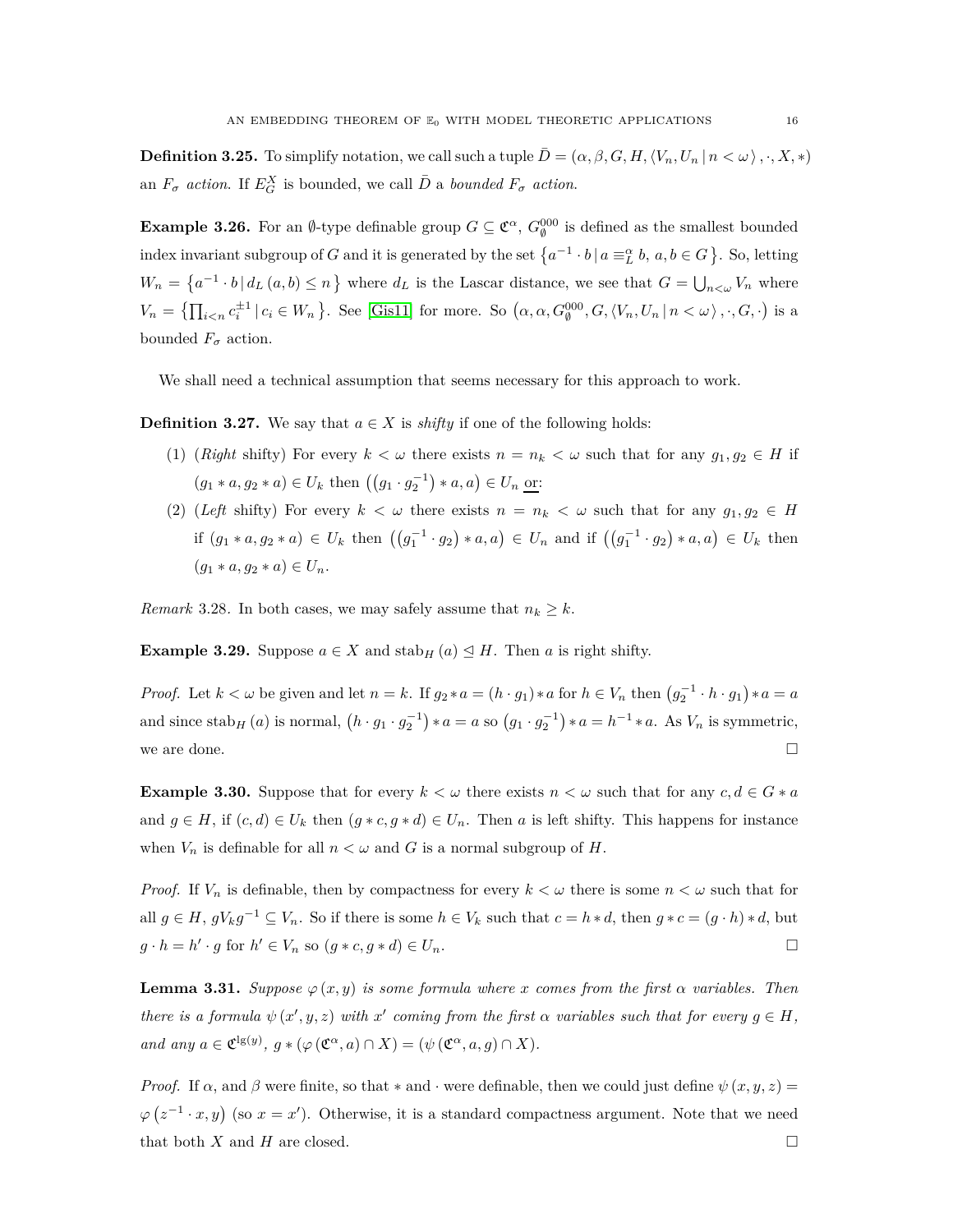Lemma [3.31](#page-15-0) defines an action of *H* on sets of the form  $X \cap \varphi(\mathfrak{C}^{\alpha})$ . In order to ease notation, we will write  $g * \varphi$  instead of  $g * (\varphi(\mathfrak{C}^{\alpha}) \cap X)$ . This induces a natural action of *H* on the set of types in *X*. If dcl  $(A) = A$ , then  $H \cap A$  (and also  $G \cap A$ ) is a subgroup of  $H$ , and so it acts naturally by homeomorphisms on  $S_X(A)$  (with the usual Stone topology). In that case, for any  $g \in H \cap A$ ,  $c \models p$  iff  $g * c \models g * p$ .

Fix an  $E_G^X$ -class  $C \subseteq X$ . Similarly to Definition 3.14, we define  $C$ -generic and  $C$ -weakly generic formulas and *C*-proper types, replacing the action of an automorphism group  $\Gamma$  by the action of *G* on  $L_{\alpha}(\mathfrak{C})$  (note: *G* and not *H*). We omit the details, since it is exactly as above.

For  $n < \omega$ , let  $p_n \subseteq L_\beta(\emptyset)$  be the partial types defining  $V_n$  and let  $q_n(x, a)$  be the partial type saying  $x \in X \land \exists g \in V_n$   $(g * a = x)$ .

<span id="page-16-0"></span>**Lemma 3.32.** *Suppose*  $a \in X$  *is shifty. Then, for some*  $n < \omega$ *,*  $q_n(x, a)$  *is a*  $G * a$ -proper type.

*Proof.* The proof uses the same basic idea as in Lemma [3.15,](#page-11-0) but one has to be a bit careful.

Assume first that *a* is right shifty. Suppose  $\pi_*$  is the partial type defining  $*$  and that  $\pi_X$  is the type defining X. We may assume that these types, as well as  $p_n$  and  $q_n$  are closed under conjunctions. First we need to establish the following:

*Claim.* For each  $k < \omega$  there is some  $n < \omega$  such that for all formulas  $\varphi \in p_n$ ,  $\theta \in \pi_*$  there are formulas  $\psi \in p_k$  and  $\theta' \in \pi_*$  such that for every  $g_1, g_2 \in H$ , if

$$
\exists z (\psi(z) \land \theta'(z, g_1 * a, g_2 * a))
$$

then

$$
\exists z \left( \varphi(z) \wedge \theta(z, a, (g_1 \cdot g_2^{-1}) * a) \right).
$$

*Proof of claim.* Let  $k < \omega$  be given, and let  $n < \omega$  be the corresponding number from Definition [3.27.](#page-15-1) Then the following is inconsistent: there are  $g_1, g_2 \in H$  such that  $g_2 * a \in V_k * (g_1 * a)$  but  $(g_1 \cdot g_2^{-1}) * a \notin V_n * a$ . Applying compactness, we are done. Note that these formulas may depend on *a* (but not on  $g_1, g_2$ ).

Assume that for all  $n < \omega$ ,  $q_n$  is not proper. For each  $k < \omega$ , let  $n_k < \omega$  be the corresponding number from the claim.

Since  $q_{n_k}$  is not proper for all  $k < \omega$ , we can find formulas  $\varphi_k \in p_{n_k}$  and  $\theta_k \in \pi_*$  such that  $\bigvee_{k \leq m} \psi'_k$  is not generic for all  $m < \omega$  where  $\psi'_k(x) = \exists y (\varphi_k(y) \wedge \theta_k(y, a, x))$ . (note: a formula in *q*<sub>*nk*</sub> generally looks like  $\psi'_k \wedge \tau$  for  $\tau \in \pi_X$ , but this does not matter for genericity.)

For each  $k < \omega$ , the claim provides formulas  $\psi_k \in p_k$  and  $\theta'_k \in \pi_*$  such that:

If  $g_1, g_2 \in H$  and  $g_2^{-1} * a \notin g_1^{-1} * \psi'_k$  then  $\neg \exists z (\psi_k(z) \land \theta'_k(z, g_1 * a, g_2 * a))$ . Note that this latter condition implies that  $(g_1 * a, g_2 * a) \notin U_k$ .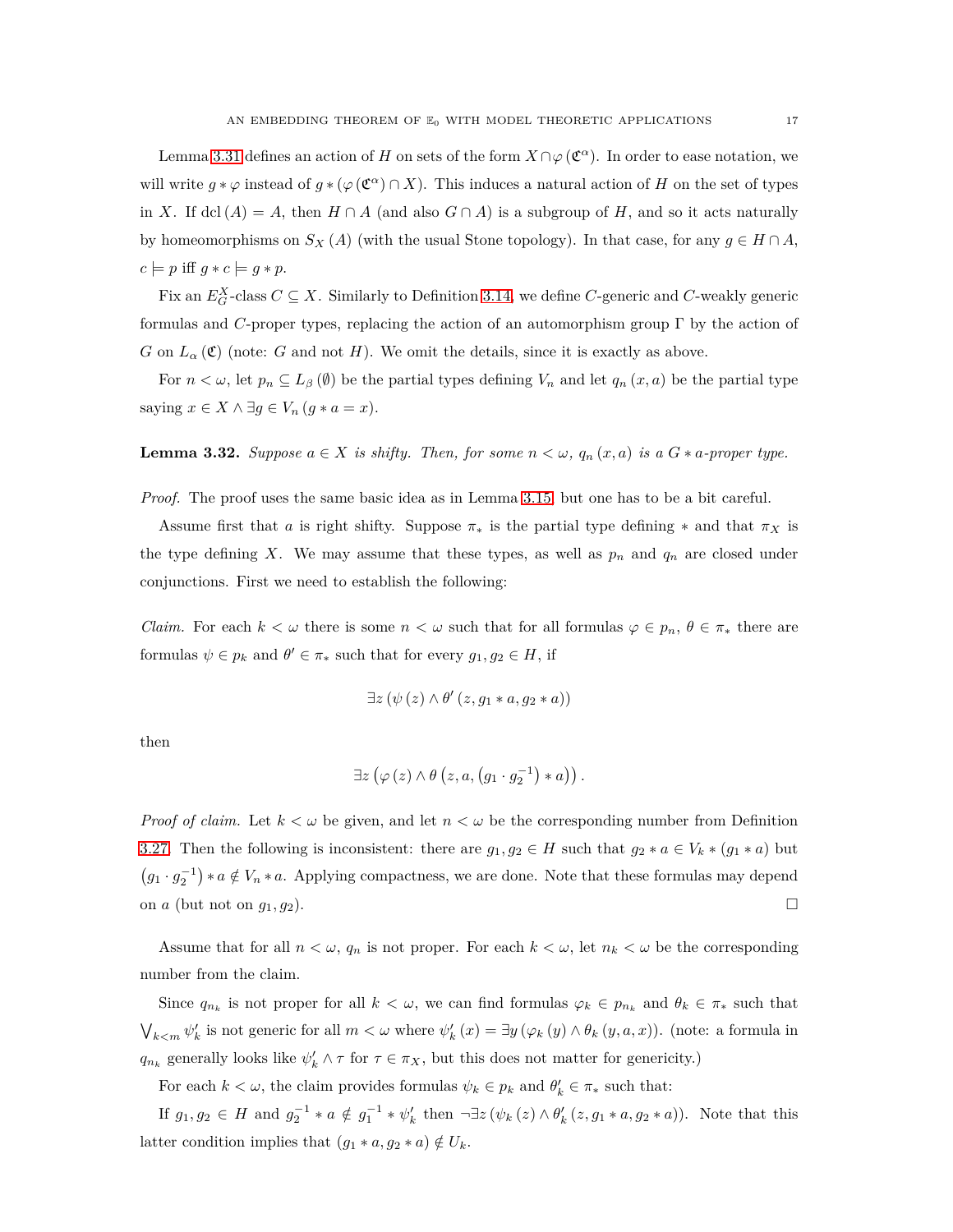Fix some  $n < \omega$  and let  $\psi' = \bigvee_{k \leq n} \psi'_k$ . Since  $\psi'$  is not generic, there is a sequence  $\langle g_i \in G | i < \omega \rangle$ such that  $g_i^{-1} * a \notin g_j^{-1} * \psi'$  for  $j < i$ . This means that  $(g_j * a, g_i * a) \notin U_k$  for  $k < n$ , and for each *k*, this is because of  $\psi_k$  and  $\theta'_k$ . Note that although  $V_k \subseteq V_{k+1}$ , we do not get that  $\psi_k$  implies  $\psi_{k+1}$ , so we really need to keep all the formulas.

Now, by compactness we can find a sequence  $\langle a_i \in X \mid i \langle \omega \rangle$  such that for all  $j \langle i \langle \omega \rangle$  $(a_j, a_i) \notin U_k$  for all  $k < \omega$  (and each time because of the same formulas). By Ramsey and compactness (Fact [3.4\)](#page-8-0) we may assume that this sequence is indiscernible. But this is a contradiction to our assumption that the action is bounded.

If *a* is left shifty, the proof is exactly the same, replacing  $g_i^{-1}$  by  $g_i$ . — Первый процесс в после производите в собстании и производите в собстании и производите в собстании и произ<br>В собстании и производите в собстании и производите в собстании и производите в собстании и производите в собс

Recall that if  $E_G^X \upharpoonright G * a$  is not strongly closed for some  $a \in X$  (see Definition [3.9\)](#page-9-2), then for all  $n < \omega$  there are  $g_1, g_2 \in G$  such that  $(g_1 * a, g_2 * a) \notin U_{n+1}$ . But then either  $(a, g_1 * a) \notin U_n$  or  $(a, g_2 * a) \notin U_n$ . So we may always assume that  $g_1 = e$ .

<span id="page-17-0"></span>**Theorem 3.33.** *Suppose*  $T$  *is a complete countable first-order theory,*  $\alpha, \beta$  *countable ordinals. Suppose that*  $(\alpha, \beta, G, H, \langle V_n, U_n | n \langle \omega \rangle, \cdot, X, *)$  *is a bounded*  $F_\sigma$  *action and suppose*  $Y \subseteq \mathfrak{C}^\alpha$  *is* a pseudo  $G_{\delta}$  set contained in X which is  $E_{G}^{X}$  invariant. If for some shifty  $a \in Y$ ,  $E_{G}^{X} \restriction G * a$  is *not strongly closed, then*  $E_G^X \restriction Y$  *is non-smooth.* 

*Proof.* This follows from Theorem [2.12,](#page-3-1) just like the proof of Theorem [3.17.](#page-12-0) By Lemma [3.32,](#page-16-0) for some  $k < \omega$ ,  $q_k(x, a)$  is  $G * a$ -proper, and this is witnessed by some non-generic formula  $\psi$ . Construct recursively a countable model *M* such that:

- (1)  $a \in M$  and  $\psi$  is over M.
- (2) If  $\varphi \in L_{\alpha}(M)$  is  $G * a$ -generic, then for some  $\Delta \subseteq G \cap M$ ,  $\Delta * \varphi$  contains  $G * a$ .
- (3) For all  $n < \omega$ , there is some  $g \in G \cap M$  such that  $(a, g * a) \notin U_n$ .

In the language of Theorem [2.12,](#page-3-1) *X* is  $Y_M$ ,  $\Gamma$  is  $G \cap M$ ,  $Y$  is  $(G * a)_M$ ,  $R_n$  is  $U_n^M \cap Y_M^2$  and  $K$ is the compact set  $[q_k(x, a)]$ . The fact that  $[q_k(x, a)]$  is  $I_{\mathcal{U}}$ -positive follows from (2) and the fact that  $q_k(x, a)$  is proper (see the proof of Lemma [3.16\)](#page-11-1).

Condition (a) follows from (3) above: if  $(a, g * a) \notin U_N$  for *N* big enough, then for all  $p \in Y_M$ containing  $q_k(x, a)$ ,  $(g * p, p) \notin U_n^{M,(4)}$ . We illustrate this: if  $(p, g * p) \in U_n^{M,(2)}$ , then for some  $q \in X_M, (p,q) \in U_m^M$  and  $(q, g * p) \in U_m^M$ . So for some  $b_1, b_2 \models p$  and  $c_1, c_2 \models q$ ,  $(b_1, c_1) \in$  $U_n, (c_2, g * b_2) \in U_n$ . Since  $(b_1, a) \in U_k$ , and  $b_1 \equiv_a b_2, (b_1, b_2) \in U_{k+1}$ . Similarly,  $(c_1, c_2) \in$  $U_{\max\{n,k\}+2}$ . It follows that  $(b_2, g * b_2) \in U_{\max\{k,n\}+4}$ . Suppose *a* is right shifty. As  $b_2 \in G * a$ and since *a* is right shifty, we get that  $(a, g * a) \in U_N$  for some *N*. If *a* is left shifty, then as  $(a, b_2) \in U_k$ ,  $(g * a, g * b_2) \in U_{n_k}$  for some large  $n_k$ , so  $(a, g * a) \in U_{n_k+2}$ .

Condition (b) is trivial, since any  $q \in G \cap M$  belongs to some  $V_n$ .

**Problem 3.34.** Is shiftiness of *a* necessary?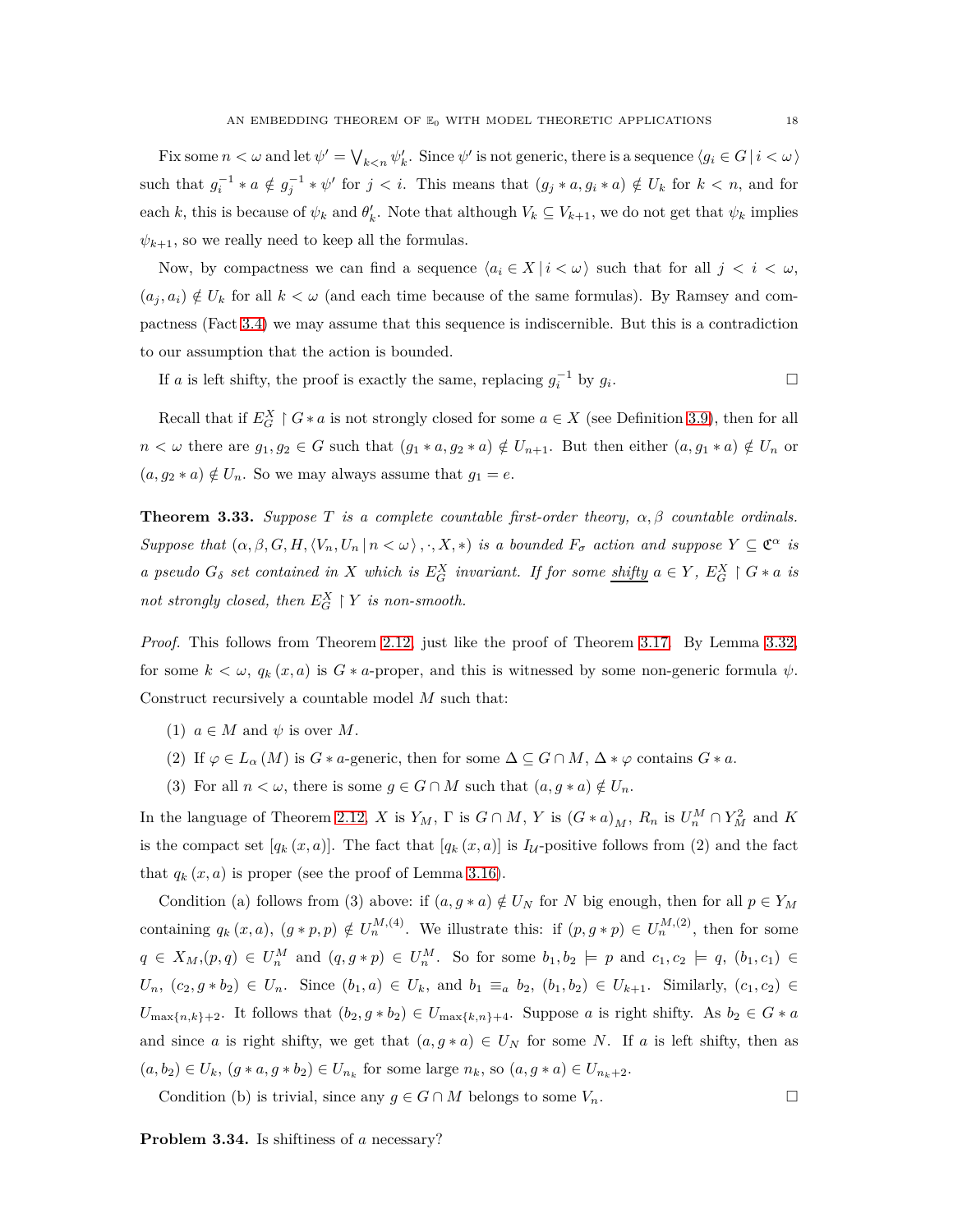<span id="page-18-1"></span>**Corollary 3.35.** *With the same assumptions of Theorem [3.33,](#page-17-0) if the action of G is free (if*  $g * x = h * x$  *then*  $h = g$ *) then either*  $G = V_n$  *for some*  $n < \omega$ *, in which case*  $E_G^X$  *is strongly closed so smooth or*  $E_G^X \restriction Y$  *is non-smooth.* 

*Proof.* Note that by assumption, every  $a \in X$  is right shifty (since stab<sub>H</sub> (*a*) = *e* is a normal subgroup). Now, if  $E_G^X \restriction Y$  is smooth, then by Theorem [3.33,](#page-17-0) for every  $a \in Y, E \restriction G * a$  is strongly closed. So for some  $a \in Y$  and  $n < \omega$  for all  $b \in Y$ ,  $a E_G^X b$  iff  $(a, b) \in U_n$ . Since the action is free, it follows that then  $G = V_n$ .

<span id="page-18-0"></span>**Theorem 3.36.** *Suppose T is a complete first-order theory, α, β small ordinals. Suppose that*  $(\alpha, \beta, G, H, \langle V_n, U_n | n \langle \omega \rangle, \cdot, X, *)$  *is a bounded*  $F_\sigma$  *action and suppose*  $Y \subseteq \mathfrak{C}^\alpha$  *is a pseudo a strong Choquet set contained in X which is E<sup>X</sup> <sup>G</sup> invariant. Suppose also that for some shifty*  $a \in Y$ ,  $E_G^X \upharpoonright G * a$  *is not strongly closed. Then*  $|Y/E_G^X| \geq 2^{\aleph_0}$ .

*Proof.* Follows similarly from Theorem [2.18.](#page-5-0) □

We can also recover Newelski's results [\[New03,](#page-20-0) Theorem 3.1] about groups generated by countably many type definable sets over ∅.

<span id="page-18-2"></span>**Corollary 3.37.** Let T be any first order theory and  $\alpha$  any small ordinal. Suppose that  $(H, \cdot)$  is *a*  $\emptyset$ -type definable group such that  $H \subseteq \mathfrak{C}^{\alpha}$ . Suppose that  $G \leq H$  is a subgroup which is generated *by countably many sets*  $V_n$  *for*  $n < \omega$  *which are*  $\emptyset$ *-type definable. Suppose that*  $G \leq H_0 \leq H$  *is a subgroup which is pseudo G<sup>δ</sup> or pseudo closed (or even pseudo strong Choquet). Assume also that* [*H* : *G*] *is bounded. Then:*

- (1) If  $G$  is pseudo  $G_{\delta}$  or pseudo closed or even pseudo strong Choquet then  $G$  is pseudo closed and in fact generated by finitely many of the sets  $V_n$  in finitely many steps.
- (2) If *G* is not pseudo closed then  $[H_0: G] \geq 2^{\aleph_0}$ .
- (3) If *T* and  $\alpha$  are countable then either *G* is pseudo closed or the equivalence relation  $E_G^{H_0}$ *on*  $H_0$  *of being in the same coset modulo*  $G$  *is not smooth.*
- (4) *If*  $T$  *is small and*  $\alpha$  *is finite then*  $G$  *is pseudo closed.*
- (5) If we remove the assumption that  $[H: G]$  is bounded, we still get (1) for pseudo closed  $G$ .

*Proof.* We may assume that  $V_n$  is symmetric  $(V_n = V_n^{-1})$ ,  $V_0 = \{1_H\}$ , and  $V_n^2 \subseteq V_{n+1}$ . Consider the action of *G* on *H* by left multiplication and the orbit equivalence relation  $E_G^H$  on *H*. Then by Theorem [3.36](#page-18-0) with  $X = H, Y = G, \ \alpha = \beta, \ a = e_G$  we get (1). Applying it again with  $X = H, Y = H_0$  we get (2). (3) follows from Corollary [3.35.](#page-18-1)

(4) Suppose not. Since *T* is small, the set  $S_\alpha(\emptyset)$  is countable. Thus every subset of it is  $G_\delta$ , in particular the set

$$
Q = \{ q \in S_{\alpha} (\emptyset) \, | \, \forall b \models q \ (b \in G) \}.
$$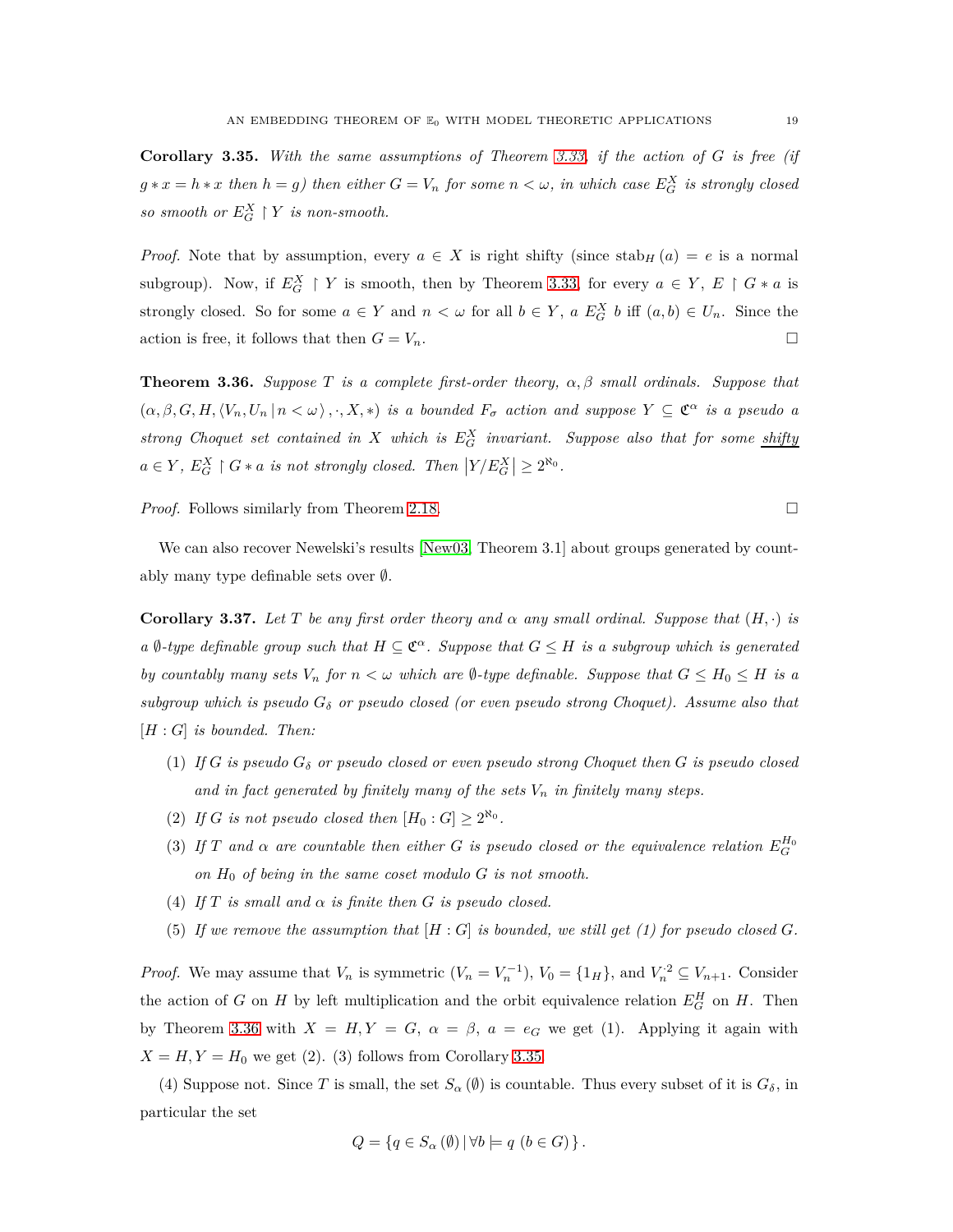But then *G* is pseudo  $G_{\delta}$  so it is pseudo closed by (1).

(5) Note that in that case *G* is type definable over  $\emptyset$ , so we can replace *H* by *G*.

<span id="page-19-6"></span>**Corollary 3.38.** *Suppose*  $H$  *is a definable group, and*  $G$  *an*  $\emptyset$ *-invariant subgroup which is a union of countably many type definable sets. Then if*  $|H: G| < \infty$  *then G is definable.* 

*Proof.* By Corollary [3.37](#page-18-2) (2), *G* must be type definable over ∅. But then its complement is also type definable since it is a finite union of type definable sets, so it is definable by compactness.  $\Box$ 

**Example 3.39.** (with Pierre Simon) Theorem [3.33](#page-17-0) does not hold in a very strong sense, if the group *G* is only  $\emptyset$ -invariant and not pseudo  $F_{\sigma}$ . More precisely there is a countable theory *T* where Corollary [3.38](#page-19-6) fails.

Let T be the theory of an infinite dimensional vector space over  $\mathbb{F}_2$  in the language  $\{+, 0\}$ . Add predicates *U<sup>n</sup>* to the language and add axioms saying that *U<sup>n</sup>* are independent subspaces of co-dimension 1 (independent in the sense that any finite Boolean combination is nonempty). Then *T* is consistent as one can take for  $U_n$  the kernels of independent functionals. Let  $\mathfrak C$  be a monster model for *T*, and let *H* be the group  $(\mathfrak{C}, +)$ . Let *G* be the intersection  $\bigcap \{U_n | n < \omega\}$ . Then the index  $[H:G] = 2^{\aleph_0}$ . In fact, the cosets of *G* in *H* are exactly the types  $X_\eta = \bigcap \{U_n^{\eta(n)} | n < \omega\}$ where  $\eta : \omega \to 2$  and  $U_n^0 = U_n$ ,  $U_n^1 = \mathfrak{C} \setminus U_n$ . Pick a basis  $\{v_i \mid i < 2^{\aleph_0}\}\)$  for the space  $H/G$ . Any map  $\eta: 2^{\aleph_0} \to 2$  defines a subspace  $V_n$  by taking the kernel of the functional mapping  $v_i$  to  $\eta(i)$ . Obviously, if *η* is not trivial then  $[H : \pi^{-1}(V_{\eta})] = 2$  (where  $\pi$  is the projection  $H \to H/G$ ). So for at least one  $\eta$ ,  $\pi^{-1}(V_{\eta})$  is not definable. But all of them are invariant as they are union of cosets *Xη*.

**Example 3.40.** Corollary [3.37](#page-18-2) (5) does not hold when *G* is pseudo  $G_{\delta}$ . For instance, let  $T = RCF$ , and add to the language constant symbols for the rational numbers  $\mathbb Q$ . Then  $\mathbb Q$  itself is pseudo open (in every model), so also pseudo  $G_{\delta}$ , but definitely not closed (every closed infinite subset must have unbounded cardinality).

#### **REFERENCES**

- <span id="page-19-1"></span>[Gis11] Jakub Gismatullin. Model theoretic connected components of groups. *Israel J. Math.*, 184:251–274, 2011.
- <span id="page-19-3"></span>[HKL90] L. A. Harrington, A. S. Kechris, and A. Louveau. A Glimm-Effros dichotomy for Borel equivalence relations. *J. Amer. Math. Soc.*, 3(4):903–928, 1990.
- <span id="page-19-5"></span>[Kec95] Alexander S. Kechris. *Classical descriptive set theory*, volume 156 of *Graduate Texts in Mathematics*. Springer-Verlag, New York, 1995.
- <span id="page-19-4"></span>[Ker07] Aviv Keren. Equivalence relations & topological automorphism groups in simple theories. Master's thesis, Hebrew University of Jerusalm, Israel, 2007.
- <span id="page-19-2"></span>[KMS13] Itay Kaplan, Benjamin Miller, and Pierre Simon. The borel cardinality of lascar strong types. 2013. <arXiv:1301.1197>.
- <span id="page-19-0"></span>[KPS12] Krzysztof Krupinski, Anand Pillay, and Slawomir Solecki. Borel equivalence relations and lascar strong types. 2012. <arXiv:1204.3485>.